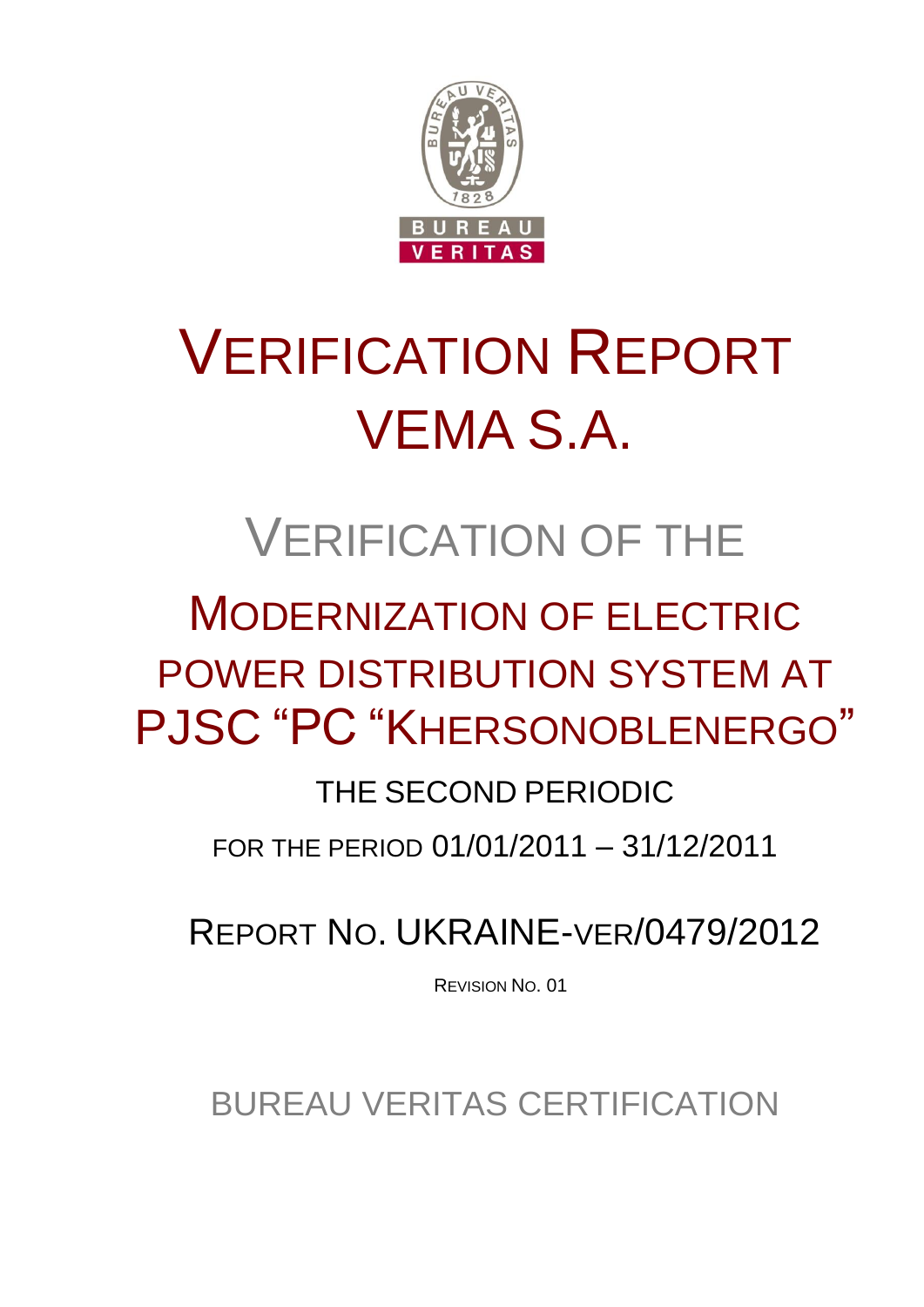

#### VERIFICATION REPORT

| Date of first issue:<br>03/04/2012 | Organizational unit:<br><b>Bureau Veritas Certification</b> |
|------------------------------------|-------------------------------------------------------------|
|                                    | <b>Holding SAS</b>                                          |
| Client:                            | Client ref.:                                                |
| IVEMA S.A.                         | <b>Fabian Knodel</b>                                        |

#### Summary:

Bureau Veritas Certification has made the second periodic verification of the "Modernization of electric power distribution system at PJSC "PC "Khersonoblenergo" project of VEMA S.A., located in Kherson region, Ukraine, and applying JI specific approach, on the basis of UNFCCC criteria for the JI, as well as criteria given to provide for consistent project operations, monitoring and reporting. UNFCCC criteria (but for the crediting period) refer to Article 6 of the Kyoto Protocol, the JI rules and modalities and the subsequent decisions by the JI Supervisory Committee, as well as the host country criteria.

The verification scope is defined as a periodic independent review and ex post determination by the Accredited Entity of the monitored reductions in GHG emissions during defined verification period, and consisted of the following three phases: i) desk review of the monitoring report against project design and the baseline and monitoring plan; ii) follow-up interviews with project stakeholders; iii) resolution of outstanding issues and the issuance of the final verification report and opinion. The overall verification, from Contract Review to Verification Report & Opinion, was conducted using Bureau Veritas Certification internal procedures.

The first output of the verification process is a list of Clarification, Corrective Actions Requests, Forward Actions Requests (CL, CAR and FAR), presented in Appendix A.

In summary, Bureau Veritas Certification confirms that the project is implemented as planned and described in approved project design documents. Installed equipment being essential for generating emission reduction runs reliably and is calibrated appropriately. The monitoring system is in place and the project is generating GHG emission reductions. The GHG emission reduction is calculated accurately and without material errors, omissions, or misstatements, and the emission reductions totalize  $664\,088$  tonnes of  $CO<sub>2</sub>$  equivalent for the monitoring period from 01/01/2011 to 31/12/2011.

Our opinion relates to the project's GHG emissions and resulting GHG emission reductions reported and related to the approved project baseline and monitoring, and its associated documents.

| Report No.:<br>UKRAINE-ver/0479/2012                                                                                                      | Subject Group:<br>JI |  |                                             |
|-------------------------------------------------------------------------------------------------------------------------------------------|----------------------|--|---------------------------------------------|
| Project title:<br>Modernization of electric power distribution<br>system at PJSC "PC "Khersonoblenergo"                                   |                      |  |                                             |
| Work carried out by:                                                                                                                      |                      |  |                                             |
| Oleg Skoblyk - Team Leader, Lead Verifier<br>Serhii Verteletskiy - Team member, Verifier Trainee<br>Daniil Ukhanov - Technical Specialist |                      |  |                                             |
| Work reviewed by:                                                                                                                         |                      |  |                                             |
| Ivan Sokolov - Internal Technical Reviewer                                                                                                |                      |  | No distribution without permission from the |
| Vyacheslav Yeromin - Technical Specialist                                                                                                 |                      |  | Client or responsible organizational unit   |
| Work approved by:                                                                                                                         |                      |  |                                             |
| Ivan Sokolov - Operational Manager                                                                                                        |                      |  | Limited distribution                        |
| Rev. No.:<br>Date of this revision:                                                                                                       | Number of pages:     |  |                                             |
| 03/04/2012<br>31<br>01                                                                                                                    |                      |  | Unrestricted distribution                   |
|                                                                                                                                           |                      |  |                                             |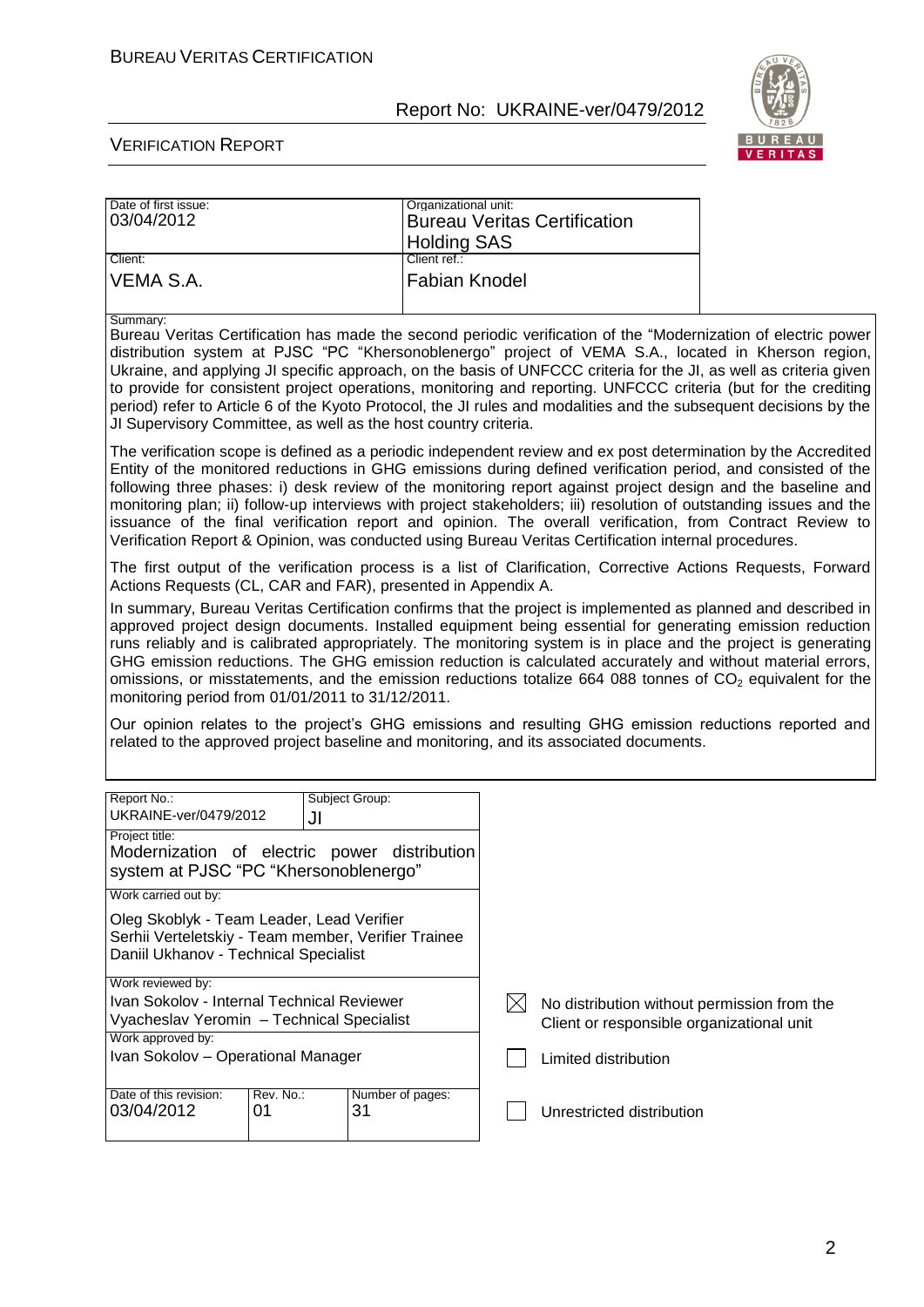

VERIFICATION REPORT

## *Table of Contents Page*

| $\mathbf 1$<br>1.1 | Objective                                                                    | $\overline{4}$ |
|--------------------|------------------------------------------------------------------------------|----------------|
| 1.2                | Scope                                                                        | $\overline{4}$ |
| 1.3                | <b>Verification Team</b>                                                     | $\overline{4}$ |
| $\overline{2}$     |                                                                              |                |
| 2.1                | <b>Review of Documents</b>                                                   | 5              |
| 2.2                | Follow-up Interviews                                                         | 6              |
| 2.3                | Resolution of Clarification, Corrective and Forward Action<br>Requests       | 6              |
| 3                  |                                                                              |                |
| 3.1                | Remaining issues and FARs from previous verifications                        | $\overline{7}$ |
| 3.2                | Project approval by Parties involved (90-91)                                 | $\overline{7}$ |
| 3.3                | Project implementation (92-93)                                               | 8              |
| 3.4                | Compliance of the monitoring plan with the monitoring<br>methodology (94-98) | 10             |
| 3.5                | Revision of monitoring plan (99-100)                                         | 10             |
| 3.6                | Data management (101)                                                        | 10             |
| 3.7                | Verification regarding programmes of activities (102-110)                    | 12             |
| $\overline{4}$     |                                                                              |                |
| 5                  |                                                                              |                |
|                    | APPENDIX A: PROJECT VERIFICATION PROTOCOL 19                                 |                |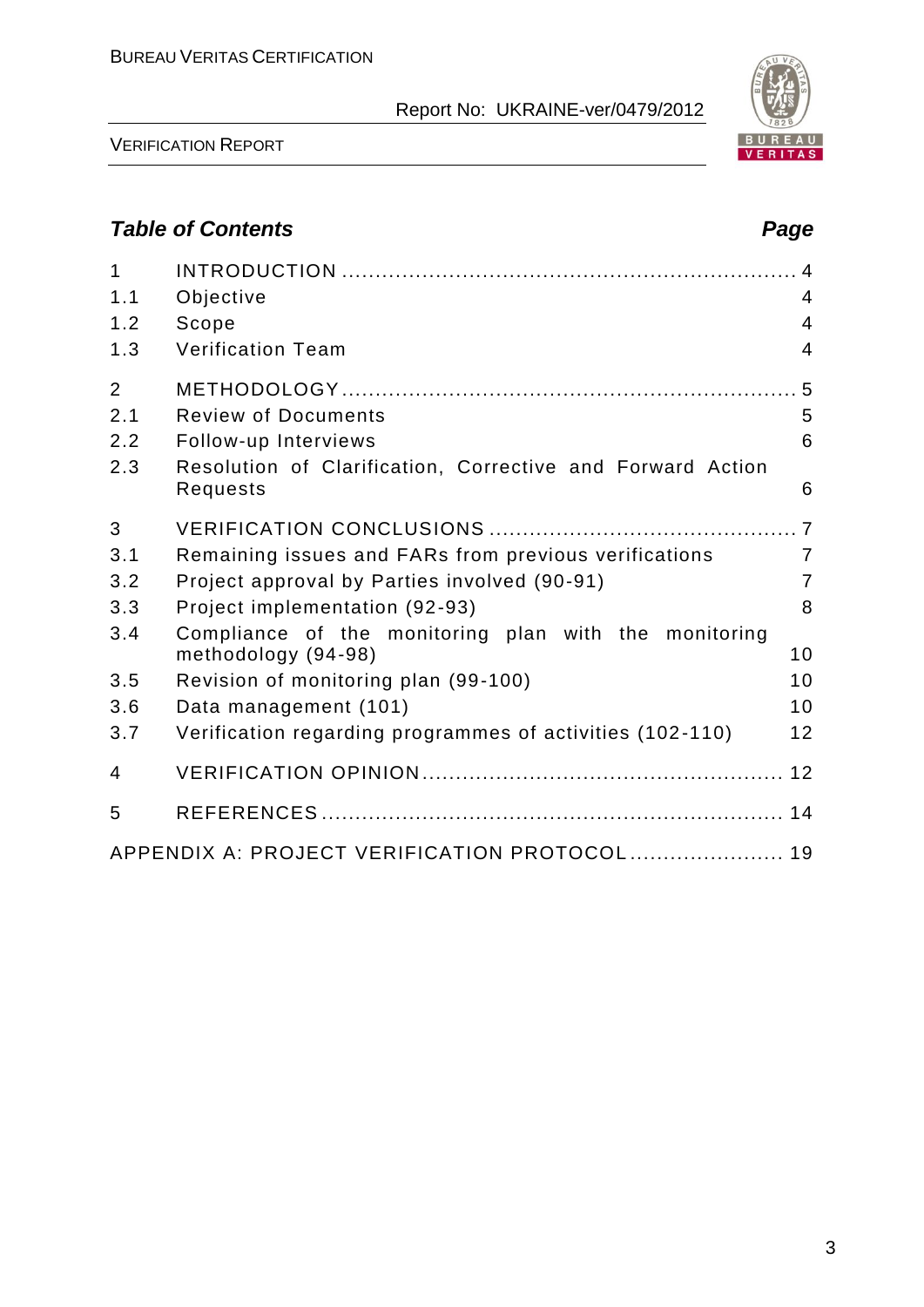

VERIFICATION REPORT

## **1 INTRODUCTION**

VEMA S.A. has commissioned Bureau Veritas Certification to verify the emissions reductions of its JI project "Modernization of electric power distribution system at PJSC "PC "Khersonoblenergo" (hereafter called "the project") located in Kherson region, Ukraine.

This report summarizes the findings of the verification of the project, performed on the basis of UNFCCC criteria, as well as criteria given to provide for consistent project operations, monitoring and reporting, as well as the host country criteria.

The verification covers the period from January 1, 2011 to December 31, 2011.

## **1.1 Objective**

Verification is the periodic independent review and ex post determination by the Accredited Independent Entity (AIE) of the monitored reductions in GHG emissions during defined verification period.

The objective of verification can be divided in Initial Verification and Periodic Verification.

UNFCCC criteria refer to Article 6 of the Kyoto Protocol, the JI rules and modalities and the subsequent decisions by the JI Supervisory Committee, as well as the host country criteria.

## **1.2 Scope**

The verification scope is defined as an independent and objective review of the project design document, the project's baseline study, monitoring plan and monitoring report, and other relevant documents. The information in these documents is reviewed against Kyoto Protocol requirements, UNFCCC rules and associated interpretations.

The verification is not meant to provide any consulting towards the Client. However, stated requests for clarifications, corrective and/or forward actions may provide input for improvement of the project monitoring towards reductions in the GHG emissions.

## **1.3 Verification Team**

The verification team consists of the following personnel:

Oleg Skoblyk

Team Leader, Bureau Veritas Certification Climate Change Lead Verifier

Serhii Verteletskiy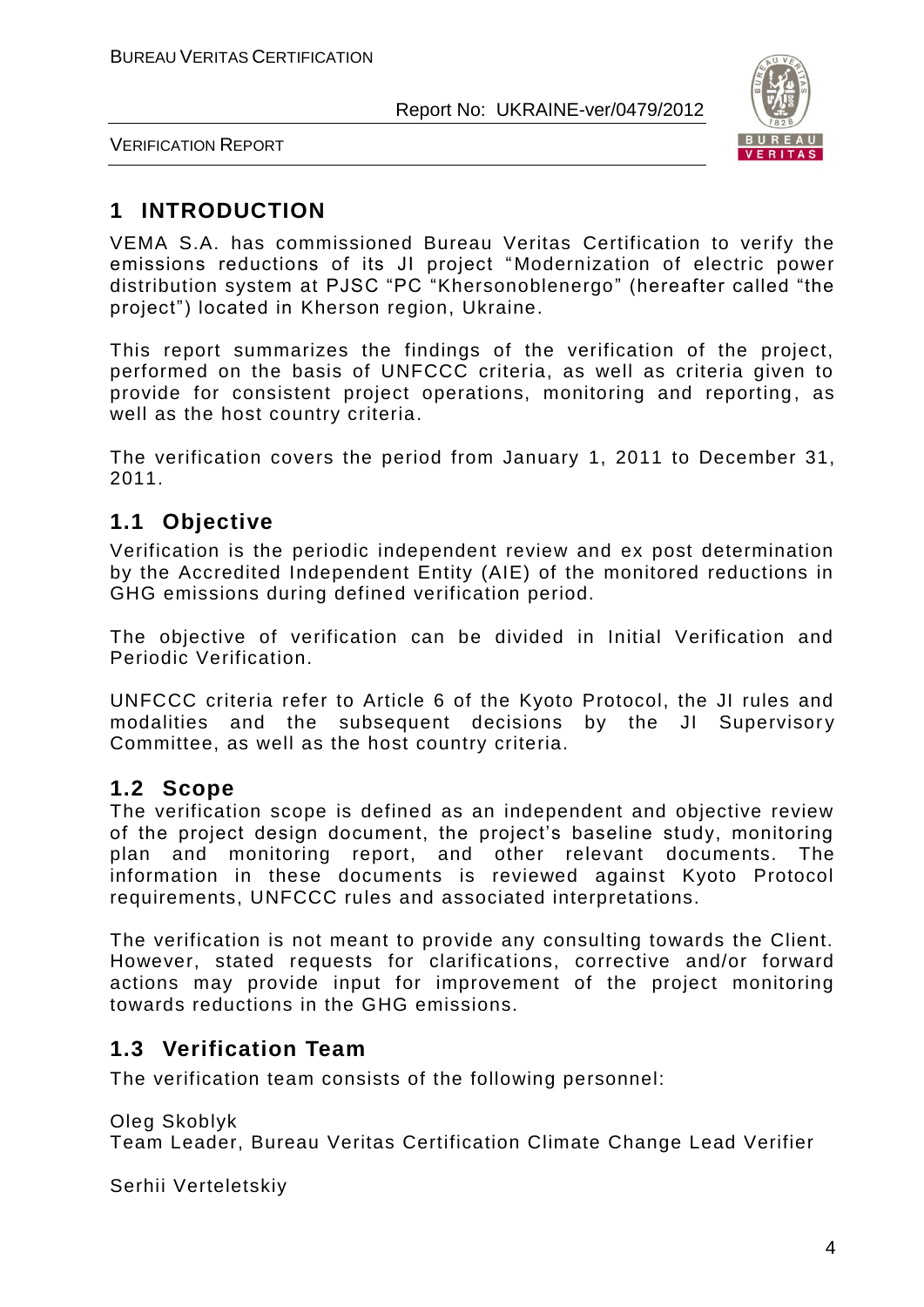

VERIFICATION REPORT

Team Member, Bureau Veritas Certification Climate Change Verifier Trainee Daniil Ukhanov Team Member, Bureau Veritas Certification Technical Specialist

This verification report was reviewed by:

Ivan Sokolov Bureau Veritas Certification, Internal Technical Reviewer

Vyacheslav Yeromin Bureau Veritas Certification, Technical Specialist

## **2 METHODOLOGY**

The overall verification, from Contract Review to Verification Report & Opinion, was conducted using Bureau Veritas Certification internal procedures.

In order to ensure transparency, a verification protocol was customized for the project, according to the version 01 of the Joint Implementation Determination and Verification Manual, issued by the Joint Implementation Supervisory Committee at its 19 meeting on 04/12/2009. The protocol shows, in a transparent manner, criteria (requirements), means of verification and the results from verifying the identified criteria. The verification protocol serves the following purposes:

- It organizes, details and clarifies the requirements a JI project is expected to meet;
- It ensures a transparent verification process where the verifier will document how a particular requirement has been verified and the result of the verification.

The completed verification protocol is enclosed in Appendix A to this report.

## **2.1 Review of Documents**

The Monitoring Report (MR) submitted by VEMA S.A. and additional background documents related to the project design and baseline, i.e. country Law, Project Design Document (PDD), Determination Report of this project issued by Bureau Veritas Certification Holding SAS, No. UKRAINE-det/0268/2011 dated 08/07/2011, Guidance on criteria for baseline setting and monitoring, Host party criteria, Kyoto Protocol, Clarifications on Verification Requirements to be Checked by an Accredited Independent Entity were reviewed.

The verification findings presented in this report relate to the Monitoring Report for the period from 01/01/2011 to 31/12/2011 version 01 dated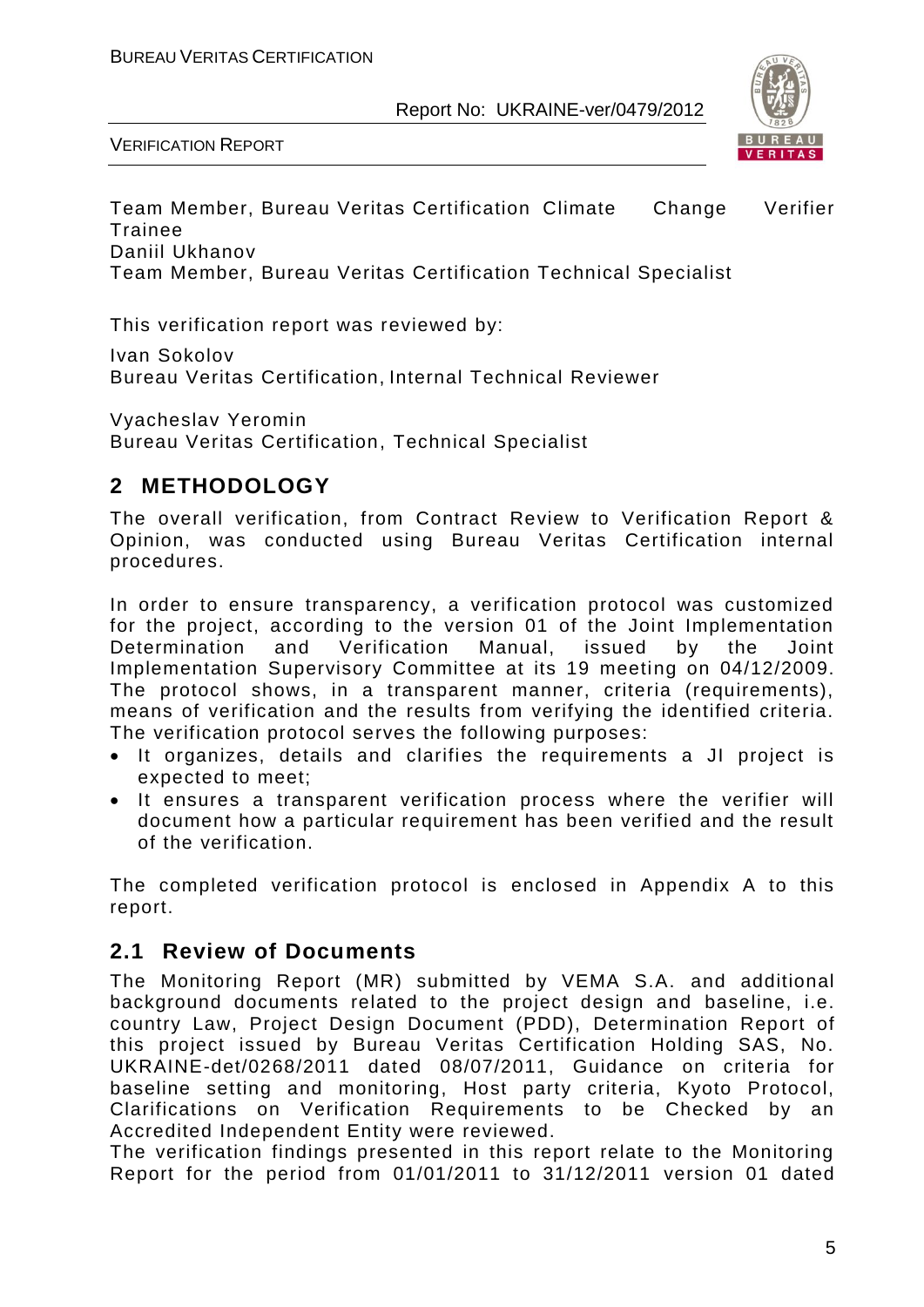

VERIFICATION REPORT

February 13, 2012 and version 02 dated April 02, 2012, and the project as described in the determined PDD.

## **2.2 Follow-up Interviews**

On 29/03/2012 Bureau Veritas Certification verification team conducted a visit to the project site and performed (on-site) interviews with project stakeholders to confirm selected information and to resolve issues identified in the document review. Representatives of VEMA S.A. and PJSC "PC "Khersonoblenergo" were interviewed (see References). The main topics of the interviews are summarized in Table 1.

| <b>Interviewed</b><br>organization | <b>Interview topics</b>                                                                                                                                                                                                                                                                                                   |
|------------------------------------|---------------------------------------------------------------------------------------------------------------------------------------------------------------------------------------------------------------------------------------------------------------------------------------------------------------------------|
| PJSC "PC<br>"Khersonoblenergo"     | $\triangleright$ Organizational structure<br>Responsibilities and authorities<br>$\triangleright$ Personnel training<br>Quality control procedures and technology<br>$\triangleright$ Equipment use (records)<br>$\triangleright$ Metering equipment control<br>$\triangleright$ Metering record keeping system, database |
| Consultant:<br>VEMA S.A.           | $\triangleright$ Baseline methodology<br>Monitoring plan<br>➤<br>Monitoring report<br>Deviations from the PDD                                                                                                                                                                                                             |

#### **Table 1 Interview topics**

## **2.3 Resolution of Clarification, Corrective and Forward Action Requests**

The objective of this phase of the verification is to raise the requests for corrective actions and clarification and any other outstanding issues that needed to be clarified for Bureau Veritas Certification positive conclusion on the GHG emission reduction calculation.

If the Verification Team, in assessing the monitoring report and supporting documents, identifies issues that need to be corrected, clarified or improved with regard to the monitoring requirements, it should raise these issues and inform the project participants of these issues in the form of:

(a) Corrective action request (CAR), requesting the project participants to correct a mistake that is not in accordance with the monitoring plan;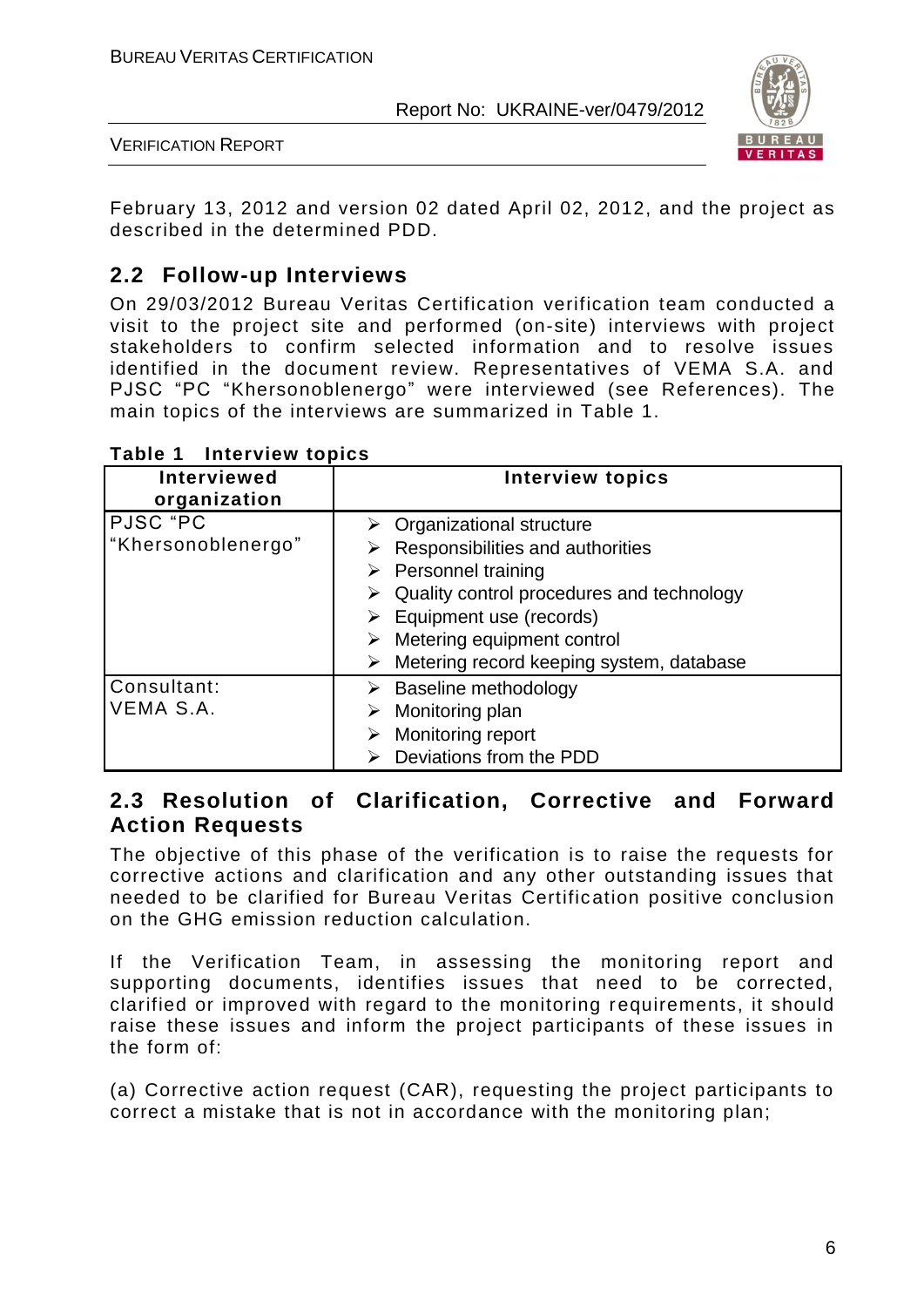

VERIFICATION REPORT

(b) Clarification request (CL), requesting the project participants to provide additional information for the Verification Team to assess compliance with the monitoring plan;

(c) Forward action request (FAR), informing the project participants of an issue, relating to the monitoring that needs to be reviewed during the next verification period.

The Verification Team will make an objective assessment as to whether the actions taken by the project participants, if any, satisfactorily resolve the issues raised, if any, and should conclude its findings of the verification.

To guarantee the transparency of the verification process, the concerns raised are documented in more detail in the verification protocol in Appendix A.

## **3 VERIFICATION CONCLUSIONS**

In the following sections, the conclusions of the verification are stated.

The findings from the desk review of the original monitoring documents and the findings from interviews during the follow up visit are described in the Verification Protocol in Appendix A.

The Clarification, Corrective and Forward Action Requests are stated, where applicable, in the following sections and are further documented in the Verification Protocol in Appendix A. The verification of the Project resulted in 11 Corrective Action Requests and 3 Clarification Requests.

The number between brackets at the end of each section corresponds to the DVM paragraph.

## **3.1 Remaining issues and FARs from previous verifications**

There aren't any remaining CLs, CARs and FARs from previous verifications.

## **3.2 Project approval by Parties involved (90-91)**

The project obtained approval from the Host party (Ukraine) - Letter of Approval No. 2485/23/7 dated 12/09/2011 issued by the State Environmental Investment Agency of Ukraine and written project approval fro the party – buyer of emission reductions units (Switzerland) - Letter of Approval No. J294-0485 dated 28/06/2011 issued by the Federal Office for the Environment (FOEN) of Switzerland.

The abovementioned written approvals are unconditional.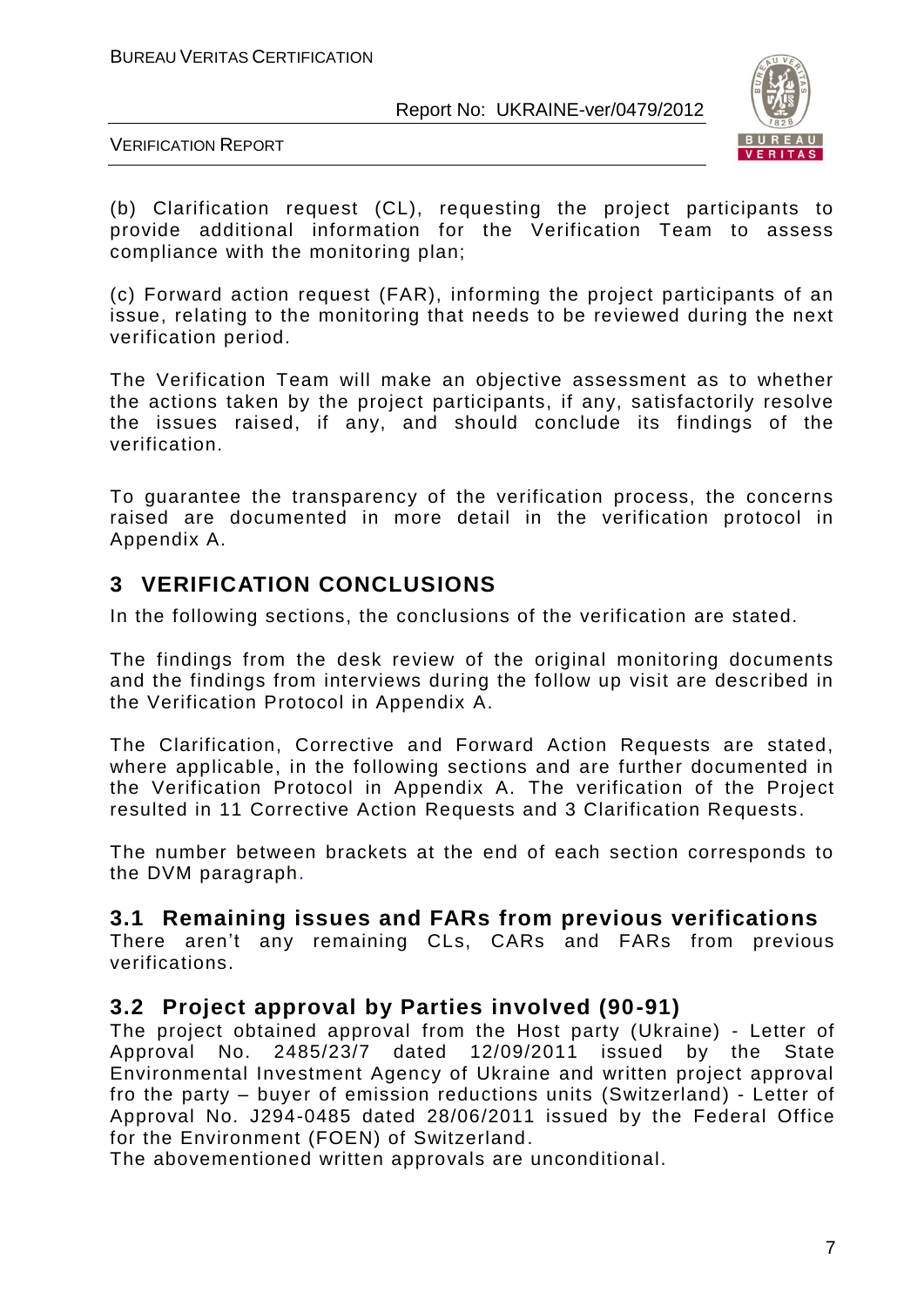

VERIFICATION REPORT

The identified areas of concern as to the project approval by Parties involved, project participants response and BVC's conclusion are described in Appendix A to this report (refer to CAR 01).

## **3.3 Project implementation (92-93)**

The project which is implemented at the Public Joint Stock Company "Power Company "Khersonoblenergo" (hereinafter - PJSC "PC "Khersonoblenergo") provides for the implementation of the program on the technical improvement of electrical grids and equipment, advanced technologies implementation, the transition to a higher level of organization of transmission and distribution of electric energy. These activities are aimed at improvement of the reliability and efficiency of power distribution grids of PJSC "PC "Khersonoblenergo". This, in turn, will help to reduce the amount of electricity that is lost during its transportation to the consumers of all forms of ownership, so the production of electricity at power plants decreases and thus GHG emissions into the atmosphere will decrease in comparison to the situation that would exist without the project implementation.

The project scenario provides for implementation of new energy efficient equipment and a set of organizational and technical measures aimed at reduction of process losses of electricity (hereinafter – PLE) in the course of electricity transmission. The project also provides for implementation of measures on development and improvement of methodological support of reduction of PLE in the course of carrying out of licensed types of activity of electricity supply and transmission. These measures include modernization work and renewal work in the electricity grids as well as implementation of new energy efficient equipment; improvement of the reliability of electricity supply; introduction of automated system of electricity consumption commercial accounting (ASECCA) within the framework of the power supply company, ASECCA of consumers and subplants; implementation of a comprehensive Program of PLE reduction.

Implementation of project activities started in 2003, as provided for in the determined PDD, version 02. However, emission reductions generated in 2003 were conservatively excluded from the calculation. Therefore, 01/01/2004 was taken as a starting date of the crediting period.

Project implementation status in the reporting period of 01/01/2011 – 31/12/2011 is provided in the Table 2 below.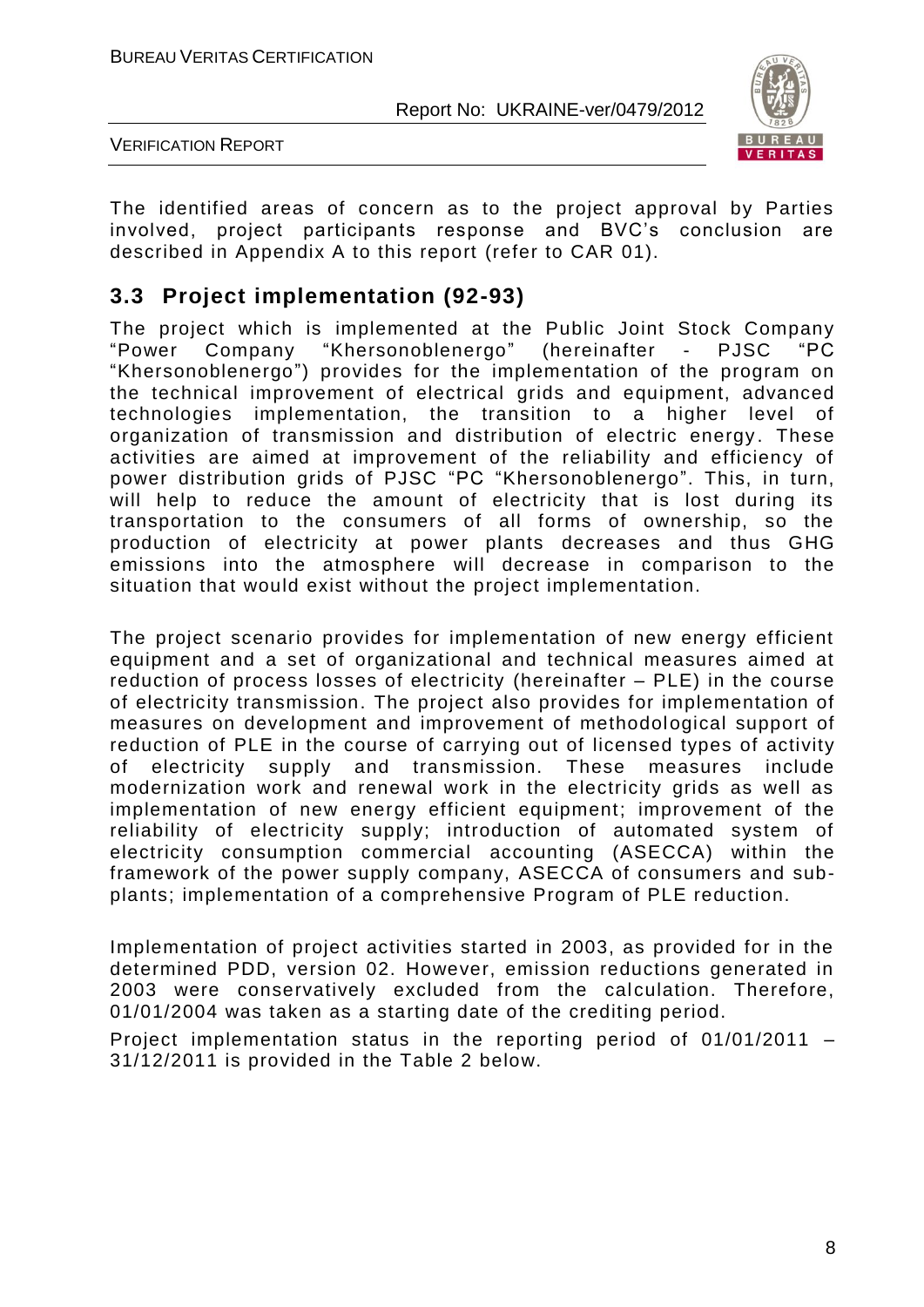

VERIFICATION REPORT

|        |  |  | Table 2 Status of project implementation during the monitoring |  |  |
|--------|--|--|----------------------------------------------------------------|--|--|
| period |  |  |                                                                |  |  |

|                |                                                                                                                               |                 |                                                                      | Number of units of work done |      |       |                 |  |
|----------------|-------------------------------------------------------------------------------------------------------------------------------|-----------------|----------------------------------------------------------------------|------------------------------|------|-------|-----------------|--|
| Nº             | <b>Measures</b>                                                                                                               |                 | in the period of $01/01/2011 - 31/12/2011$ for<br>each voltage class |                              |      |       |                 |  |
|                |                                                                                                                               | 0.38k<br>$\vee$ | 6kV                                                                  | <b>10kV</b>                  | 35kV | 110kV | 154kV           |  |
| $\mathbf 1$    | Implementation<br>0f<br>new or reconstruction<br>of existing wires<br>of<br>electricity<br>cable<br>transmission lines, km    | 7.298           | 5.234                                                                | 9.947                        |      |       |                 |  |
| $\overline{2}$ | 0f<br>Replacement<br>insulators<br>of<br>electricity<br>transmission<br>lines,<br>units                                       | 27272           |                                                                      | 4058                         | 577  |       | 1264            |  |
| 3              | of<br>Replacement<br>electricity<br>meters,<br>units                                                                          | 63053           | 117                                                                  | 130                          | 41   |       | 12 <sup>2</sup> |  |
| $\overline{4}$ | of<br>Implementation<br>new or reconstruction<br>of existing double-<br>winding transformers,<br>units                        |                 | 22                                                                   | 100                          |      |       |                 |  |
| 5              | Implementation<br>0f<br>new or reconstruction<br>of existing wires<br>0f<br>overhead<br>electricity<br>transmission lines, km | 24.864<br>5     | 4.711                                                                | 5.161                        |      |       | 3.2             |  |

Status of project activity implementation during the appropriate monitoring period complies with the determined PDD version 02.

The verification team can confirm, through the visual inspection and document review that the JI project including data collecting and storage systems have been implemented according to the PDD.

The identified areas of concern as to the project implementation, project participants response and BVC's conclusion are described in Appendix A to this report (refer to CAR 02, CAR 03).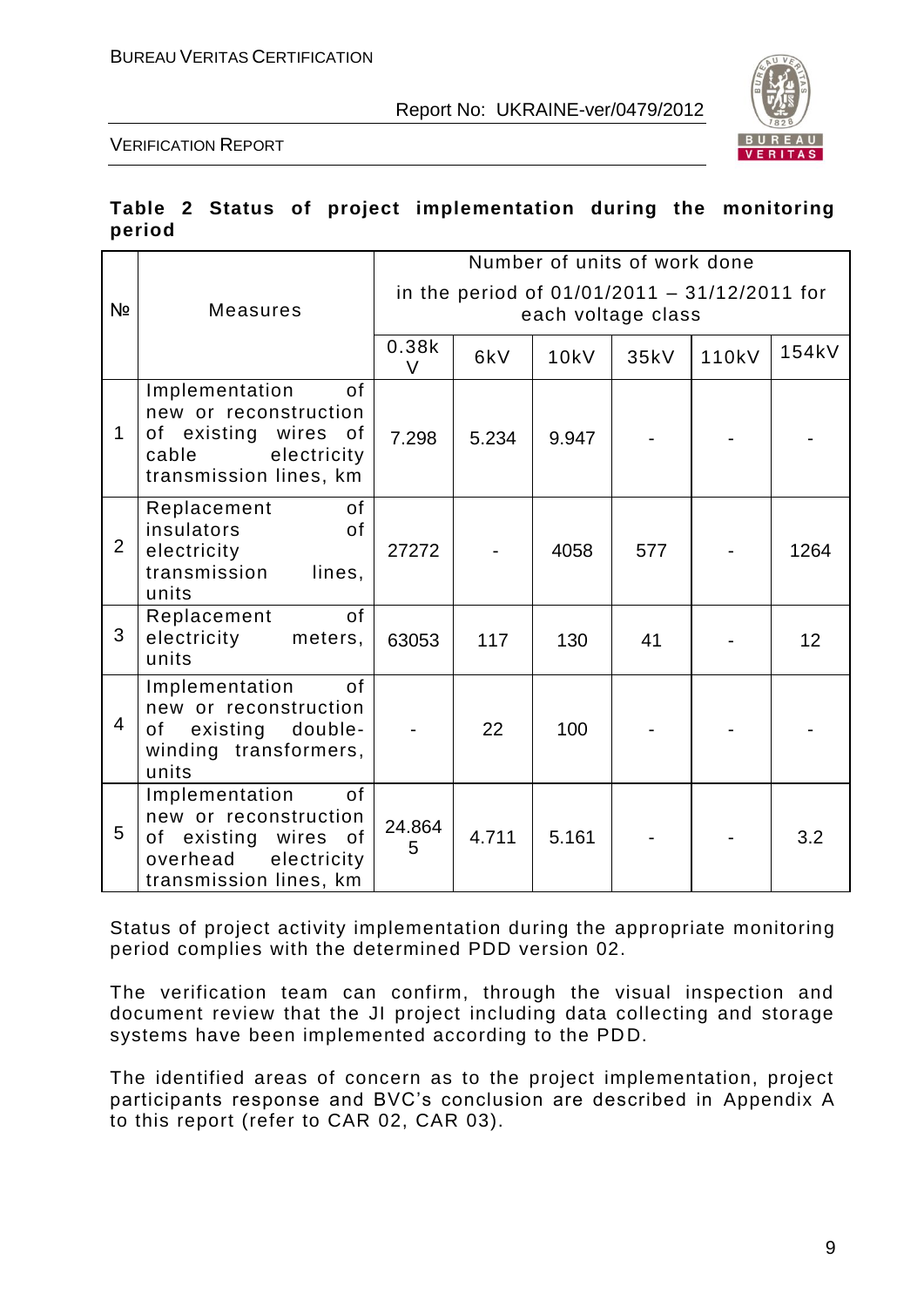



## **3.4 Compliance of the monitoring plan with the monitoring methodology (94-98)**

The monitoring occurred in accordance with the monitoring plan described in the PDD regarding which the determination has been deemed final and is so listed on the UNFCCC JI website.

For calculating the emission reductions, key factors, such as electricity losses due to absence of the introduction of new or reconstruction of existing wires of electricity transmission lines; electricity losses due to absence of the replacement of defected insulators of electricity transmission lines; electricity losses due to absence of the replacement of electricity meters; electricity losses due to absence of the implementation of reactive power compensation devices at consumer's site; electricity losses due to absence of the replacement of oil switches with vacuum and sulphur hexafluoride switches; electricity losses due to absence of the replacement or reconstruction of existing electric motors of power transformers blower cooling, etc., influencing the baseline emissions and the activity level of the project and the emissions as well as risks associated with the project were taken into account .

Data sources used for calculating emission reductions such as appropriately calibrated measuring devices (electricity meters), special institutional reporting forms 1B-TVE DAEK, official data on carbon dioxide emission factors for the Ukrainian power grid, etc., are clearly identified, reliable and transparent.

Emission factors, including default emission factors, are selected by carefully balancing accuracy and reasonableness, and appropriately justified of the choice.

The calculation of emission reductions is based on conservative assumptions and the most plausible scenarios in a transparent manner.

The identified areas of concern as to the compliance of the monitoring plan with the monitoring methodology, project participants response and BVC's conclusion are described in Appendix A to this report (refer to CAR 04, CAR 05, CAR 06, CAR 07, CAR 08, CL 01).

## **3.5 Revision of monitoring plan (99-100)**

Not applicable.

## **3.6 Data management (101)**

The data and their sources, provided in monitoring report, are clearly identified, reliable and transparent.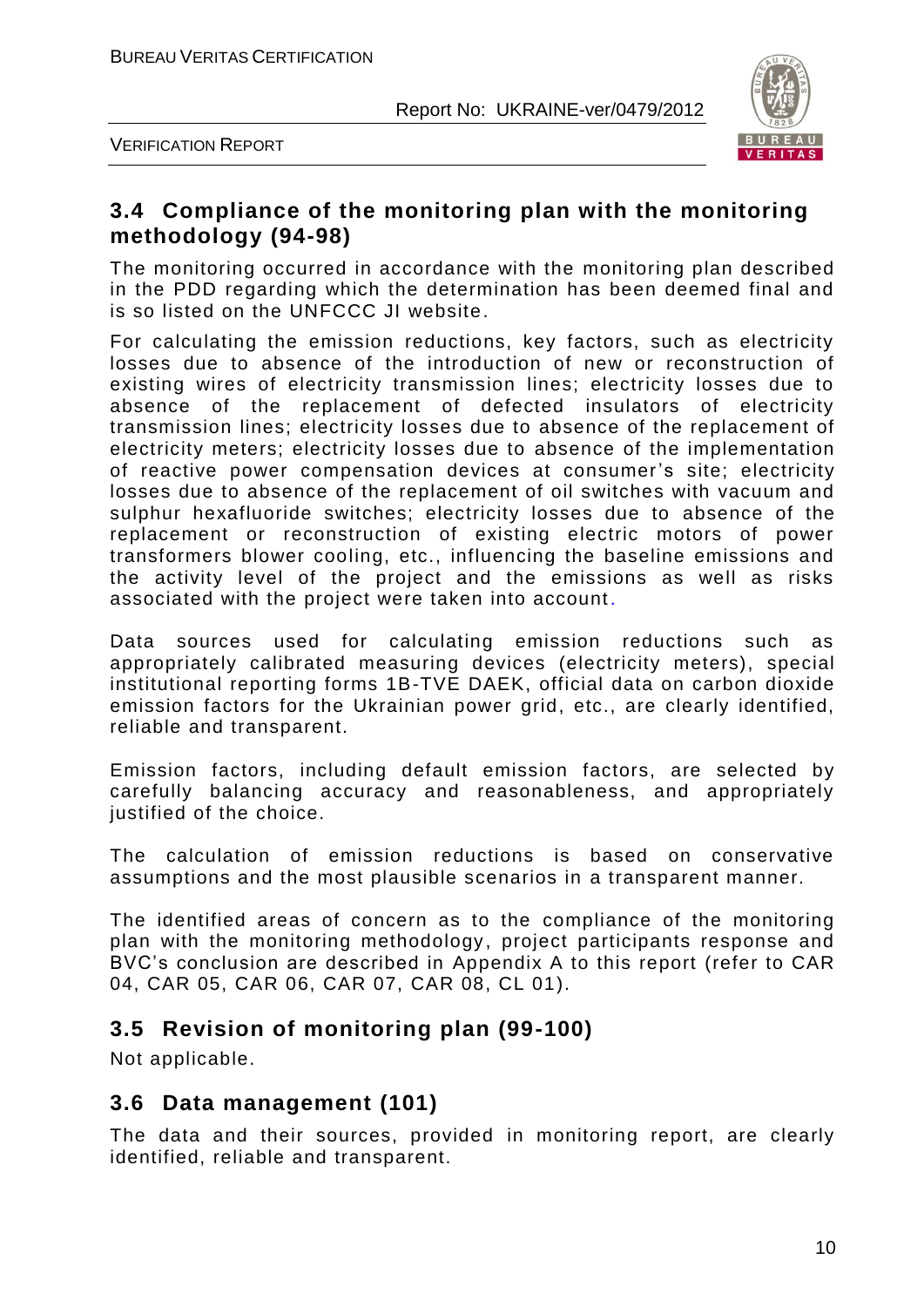

VERIFICATION REPORT

The implementation of data collection procedures is in accordance with the monitoring plan, including the quality control and quality assurance procedures.

The project monitoring is conducted according to standard operational practices established at PJSC "PC "Khersonoblenergo" within the practices established at PJSC "PC "Khersonoblenergo" framework of the existing data collection, accounting and reporting system. The scheme of data collection using automated system of electricity consumption commercial accounting (ASECCA) within the framework of the energy supply company is provided in Figure 8 of the Monitoring Report. Scheme of data collection prior to implementation of the automated system of electricity consumption commercial accounting (ASECCA) is shown in Figure 9 of the MR. Detailed operational and management structure of the project is presented below in Figure 1.



#### **Figure 1 Scheme of project management operational structure**

The function of the monitoring equipment, including its calibration status, is in order. The measurement equipment used for project monitoring is serviced, calibrated and maintained in accordance with the original manufacturer's instructions and industry standards; relevant records on measuring devices are kept as required. Staff of PJSC "PC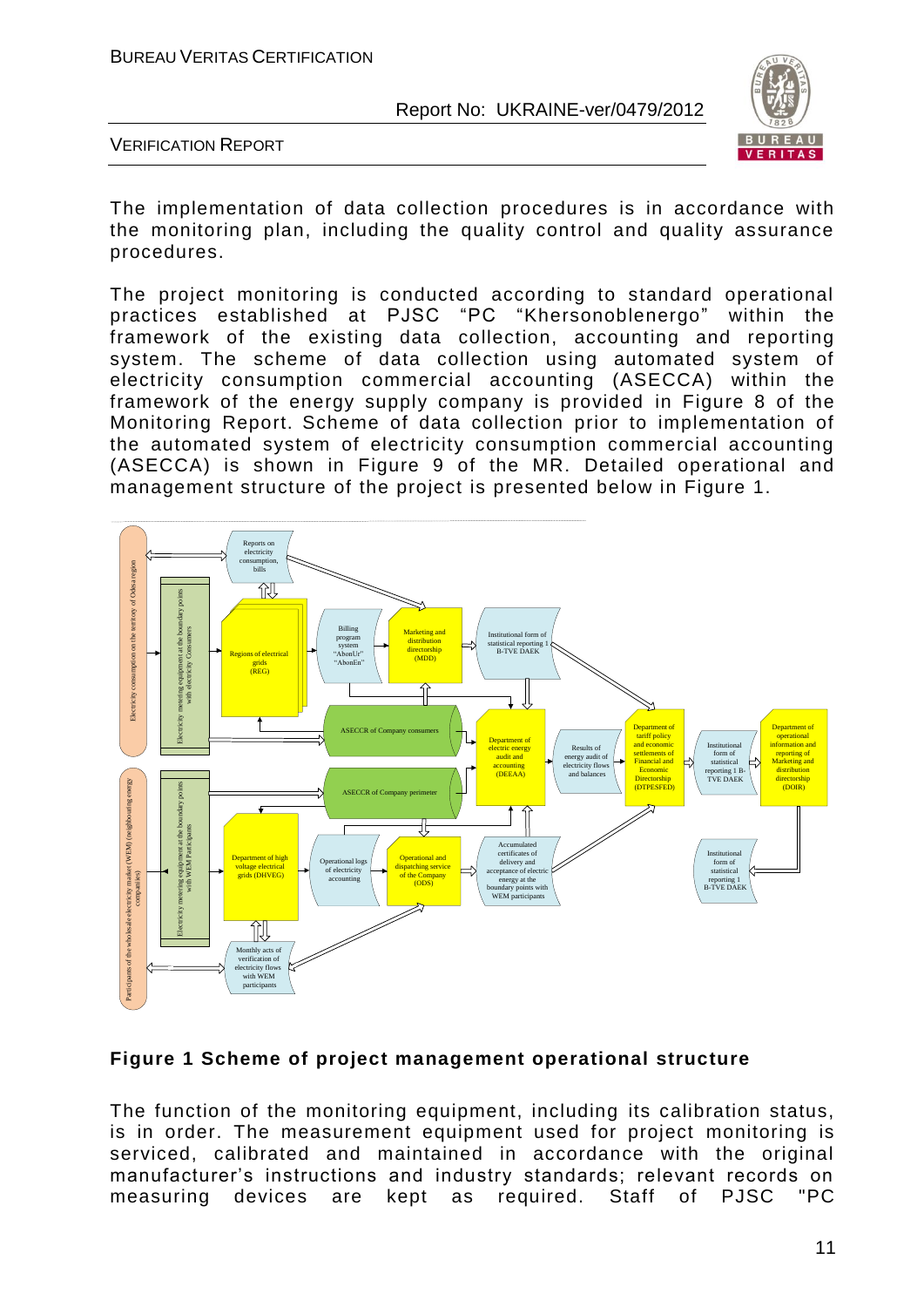

VERIFICATION REPORT

"Khersonoblenergo" regularly participate in scheduled inspections of electricity meters within the boundary of calculation accounting points joint with energy generating companies. List of measuring instruments used in the monitoring, is provided in Annex No. 3 to the Monitoring Report (Excel file).

The evidence and records used for the monitoring are maintained in a traceable manner. All necessary information for monitoring of GHGs emission reductions are stored in paper or/and electronic formats.

The data collection and management system for the project is in accordance with the monitoring plan.

The Monitoring Report provides sufficient information on the assigned roles, responsibilities and authorities for implementation and maintenance of monitoring procedures including control of data. The verification team confirms effectiveness of the existing management and operational systems and finds them eligible for reliable project monitoring.

The identified areas of concern as to the compliance of the monitoring plan with the monitoring methodology, project participants response and BVC's conclusion are described in Appendix A to this report (refer to CAR 09, CAR 10, CAR 11, CL 02, CL 03).

## **3.7 Verification regarding programmes of activities (102- 110)**

Not applicable.

## **4 VERIFICATION OPINION**

Bureau Veritas Certification has performed the second periodic verification for the period from January 1, 2011 to December 31, 2011 of the "Modernization of electric power distribution system at PJSC "PC "Khersonoblenergo" project, which applies JI specific approach. The verification was performed on the basis of UNFCCC criteria and host country criteria and also on the criteria given to provide for consistent project operations, monitoring and reporting.

The verification consisted of the following three phases: i) desk review of monitoring report against project design and the baseline and monitoring plan; ii) follow-up interviews with project stakeholders; iii) resolution of outstanding issues and the issuance of the final verification report and opinion.

The management of VEMA S.A. is responsible for the preparation of the GHG emissions data and the reported GHG emissions reductions of the project on the basis set out within the project Monitoring Plan indicated in the final PDD version 02. The development and maintenance of records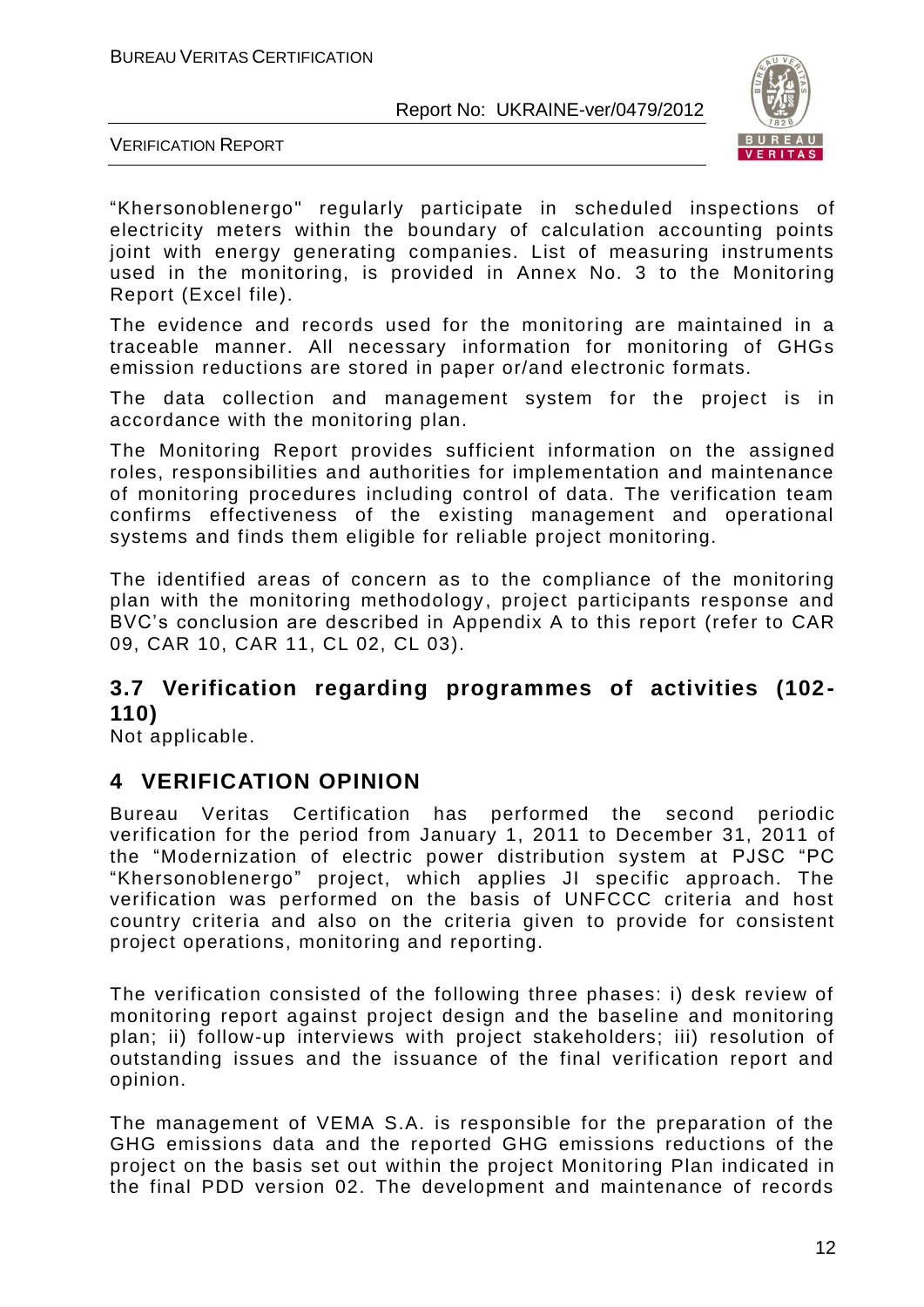

VERIFICATION REPORT

and reporting procedures are in accordance with that plan, including the calculation and determination of GHG emission reductions from the project, is the responsibility of the management of the project.

Bureau Veritas Certification verified the Project Monitoring Report, version 02, for the reporting period from 01/01/2011 to 31/12/2011 as indicated below. Bureau Veritas Certification confirms that the project is implemented as planned and described in approved project design documents. Installed equipment being essential for generating emission reduction runs reliably and is calibrated appropriately. The monitoring system is in place and the project is generating GHG emission reductions.

Bureau Veritas Certification can confirm that the GHG emission reduction is accurately calculated and is free of material errors, omissions, or misstatements. Our opinion relates to the project's GHG emissions and resulting GHG emissions reductions reported and related to the approved project baseline and monitoring, and its associated documents. Based on the information we have seen and evaluated, we confirm, with a reasonable level of assurance, the following statement:

Reporting period: From 01/01/2011 to 31/12/2011

| Baseline emissions         | : 1165968 | tonnes of $CO2$ equivalent. |
|----------------------------|-----------|-----------------------------|
| Project emissions          | : 501 880 | tonnes of $CO2$ equivalent. |
| <b>Emission Reductions</b> | 664 088   | tonnes of $CO2$ equivalent. |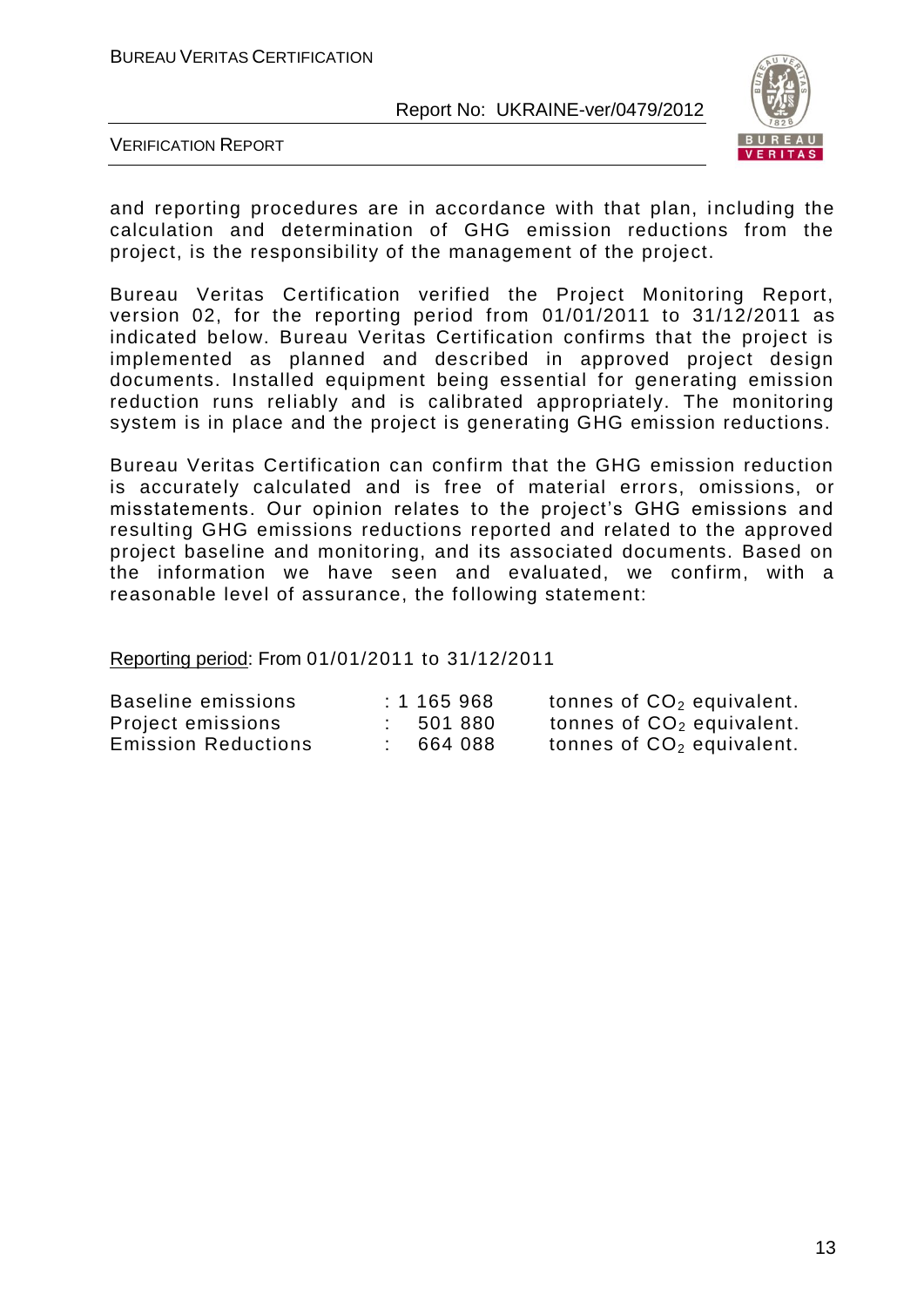

VERIFICATION REPORT

## **5 REFERENCES**

## **Category 1 Documents:**

Documents provided by the project participants that relate directly to the GHG components of the project.

| /1/  | Project Design Document of the JI project "Modernization of<br>electric power distribution system at PJSC<br>"PC                                                                                                                                                                      |
|------|---------------------------------------------------------------------------------------------------------------------------------------------------------------------------------------------------------------------------------------------------------------------------------------|
|      | "Khersonoblenergo", version 02 dated 11/07/2011                                                                                                                                                                                                                                       |
| /2/  | Monitoring Report of the JI project "Modernization of electric power<br>distribution system at PJSC "PC "Khersonoblenergo" for the period<br>from 01/01/2011 to 31/12/2011 version 01 dated 13/02/2012                                                                                |
| /3/  | Monitoring Report of the JI project "Modernization of electric power<br>distribution system at PJSC "PC "Khersonoblenergo" for the period<br>from 01/01/2011 to 31/12/2011 version 02 dated 02/04/2012                                                                                |
| /4/  | Annex 1 to the Monitoring Report of the JI project "Modernization<br>electric power distribution system at PJSC<br>"PC<br>of<br>"Khersonoblenergo" for the period 01/01/2011-31/12/2011.<br>"Implementation of new and reconstruction of existing elements of<br>the electrical grid" |
| /5/  | Annex 2 to the Monitoring Report of the JI project "Modernization<br>"PC<br>electric power distribution system at<br><b>PJSC</b><br>of<br>"Khersonoblenergo" for the period 01/01/2011-31/12/2011.<br>"Quantity of installed electrical equipment units"                              |
| /6/  | Annex 3 to the Monitoring Report of the JI project "Modernization<br>electric power distribution system at PJSC "PC<br>of<br>"Khersonoblenergo" for the period 01/01/2011-31/12/2011. "List of<br>metering devices"                                                                   |
| 7    | Annex 4 to the Monitoring Report of the JI project "Modernization<br>electric power distribution system at PJSC<br>"PC<br>of<br>"Khersonoblenergo" for the period 01/01/2011-31/12/2011.<br>"Calculation of GHG emission reductions"                                                  |
| /8/  | Package of accompanying documents No. 1 to the Monitoring<br>Report of the JI project "Modernization of electric<br>power<br>distribution system at PJSC "PC "Khersonoblenergo" for the period<br>01/01/2011-31/12/2011                                                               |
| /9/  | Determination Report of the JI project "Modernization of electric<br>power distribution system at PJSC "PC "Khersonoblenergo" No.<br>UKRAINE-det/0268/2011, dated 08/07/2011 issued by Bureau<br><b>Veritas Certification Holding SAS</b>                                             |
| /10/ | Verification Report of the JI project "Modernization of electric<br>power distribution system at PJSC "PC "Khersonoblenergo" for the<br>period 01/01/2008 - 31/12/2010 issued by Bureau Veritas Certification<br>Holding SAS as on 20/09/2011                                         |
| /11/ | Letter of Approval #2485/23/7 dated 12/09/2011 issued by the<br>State Environmental Investment Agency of Ukraine                                                                                                                                                                      |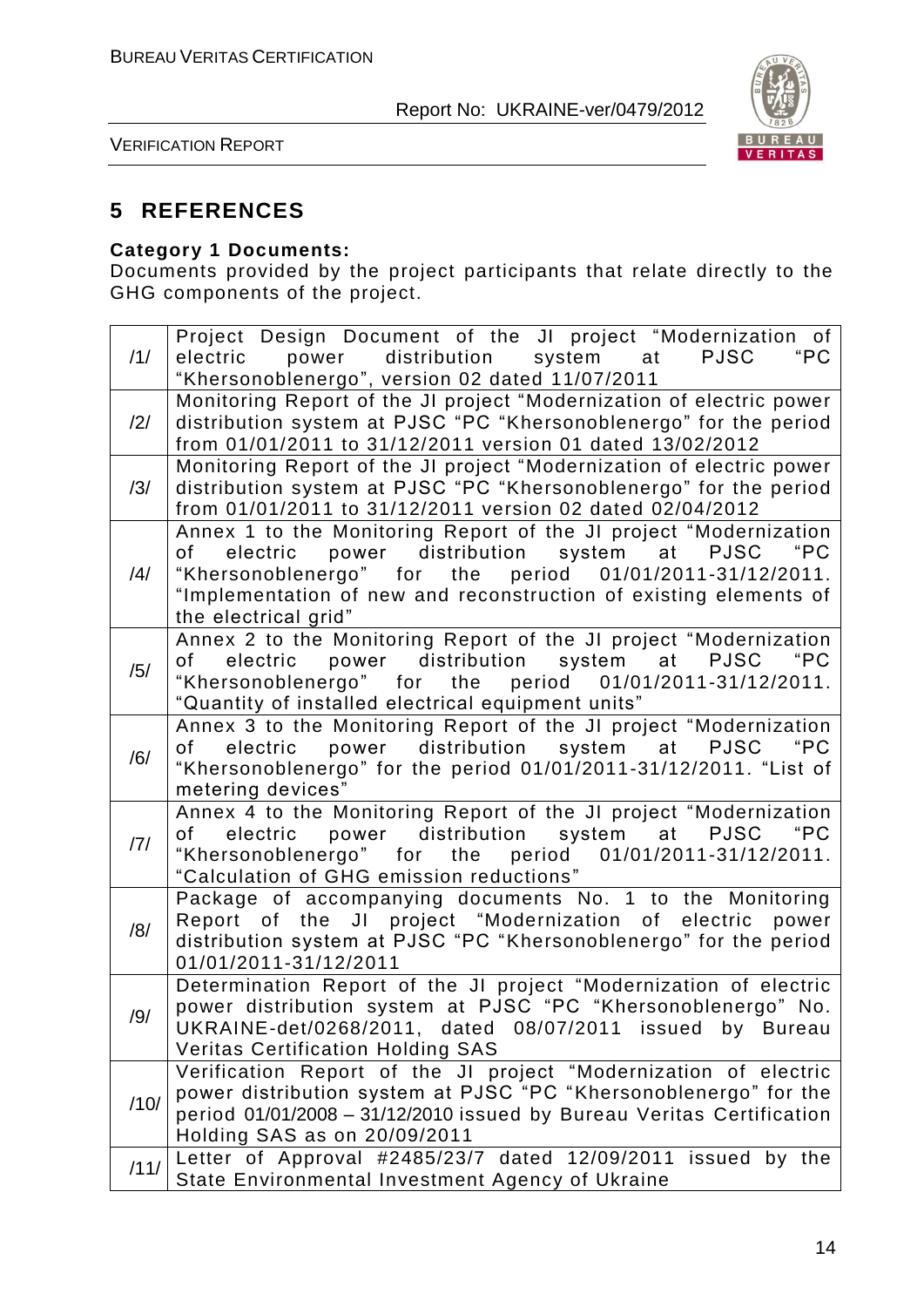

VERIFICATION REPORT

#### $/12/$  Letter of Approval # J294-0485 issued by the Federal Office for the Environment (FOEN) of Switzerland dated 28/06/2011

#### **Category 2 Documents:**

Background documents related to the design and/or methodologies employed in the design or other reference documents.

| /1/            | "Guidance on criteria for baseline setting and monitoring", version 02, JISC                                                               |
|----------------|--------------------------------------------------------------------------------------------------------------------------------------------|
| /2/            | Order of the National Environmental Investment Agency of Ukraine (NEIA) No.<br>75 "On approval of carbon dioxide emission factors in 2011" |
| /3/            | Commissioning certificate on power distribution grid facilities the estimated cost                                                         |
|                | of which doesn't exceed 1 mln UAH, issued by working technical commission                                                                  |
|                | (reconstruction of PL-0,4 kV from TP-189) dated 15/12/2011                                                                                 |
| $\frac{14}{1}$ | Commissioning certificate on power distribution grid facilities the estimated cost                                                         |
|                | of which doesn't exceed 1 mln UAH, issued by working technical commission                                                                  |
|                | (reconstruction of PL-0,4 kV from ZTP Nº 042 F-1 Henichesk city, Vorovskoho                                                                |
|                | St.) dated 02/11/2011                                                                                                                      |
| /5/            | Commissioning certificate on power distribution grid facilities the estimated cost                                                         |
|                | of which doesn't exceed 1 mln UAH, issued by working technical commission                                                                  |
|                | (reconstruction of VL-0,4 kV from TP-16T Novovorontsovka, Boryslavska St.,                                                                 |
|                | Novovorontsovka urban village, Novovorontsovka region, Kherson region)                                                                     |
|                | dated 13/12/2011                                                                                                                           |
| /6/            | Maintenance work acceptance certificate № 101 dated 18/11/2011                                                                             |
| 7              | Maintenance work acceptance certificate № 105 dated 30/11/2011                                                                             |
| /8/            | Maintenance work acceptance certificate № 107 dated 16/11/2011                                                                             |
| /9/            | Maintenance work acceptance certificate № 111 dated 30/12/2011                                                                             |
| /10/           | Maintenance work acceptance certificate № 109 dated 30/12/2011                                                                             |
| /11/           | Maintenance work acceptance certificate № 108 dated 29/12/2011                                                                             |
| /12/           | Maintenance work acceptance certificate № 93 dated 28/10/2011                                                                              |
| /13/           | Maintenance work acceptance certificate № 94 dated 25/10/2011                                                                              |
| /14/           | Maintenance work acceptance certificate № 95 dated 28/10/2011                                                                              |
| /15/           | Maintenance work acceptance certificate № 97 dated 26/10/2011                                                                              |
| /16/           | Maintenance work acceptance certificate № 2570 dated 25/05/2011                                                                            |
| /17/           | Commissioning certificate on power distribution grid facilities the estimated cost                                                         |
|                | of which doesn't exceed 1 mln UAH, issued by working technical commission                                                                  |
|                | (reconstruction VL-0,4 kV from KTP-332,478,606,899,1266,1267,1043,917 to                                                                   |
|                | 32 Morska St.)                                                                                                                             |
| /18/           | Measuring devices replacement certificate and sealing certificate dated                                                                    |
|                | 12/01/2011                                                                                                                                 |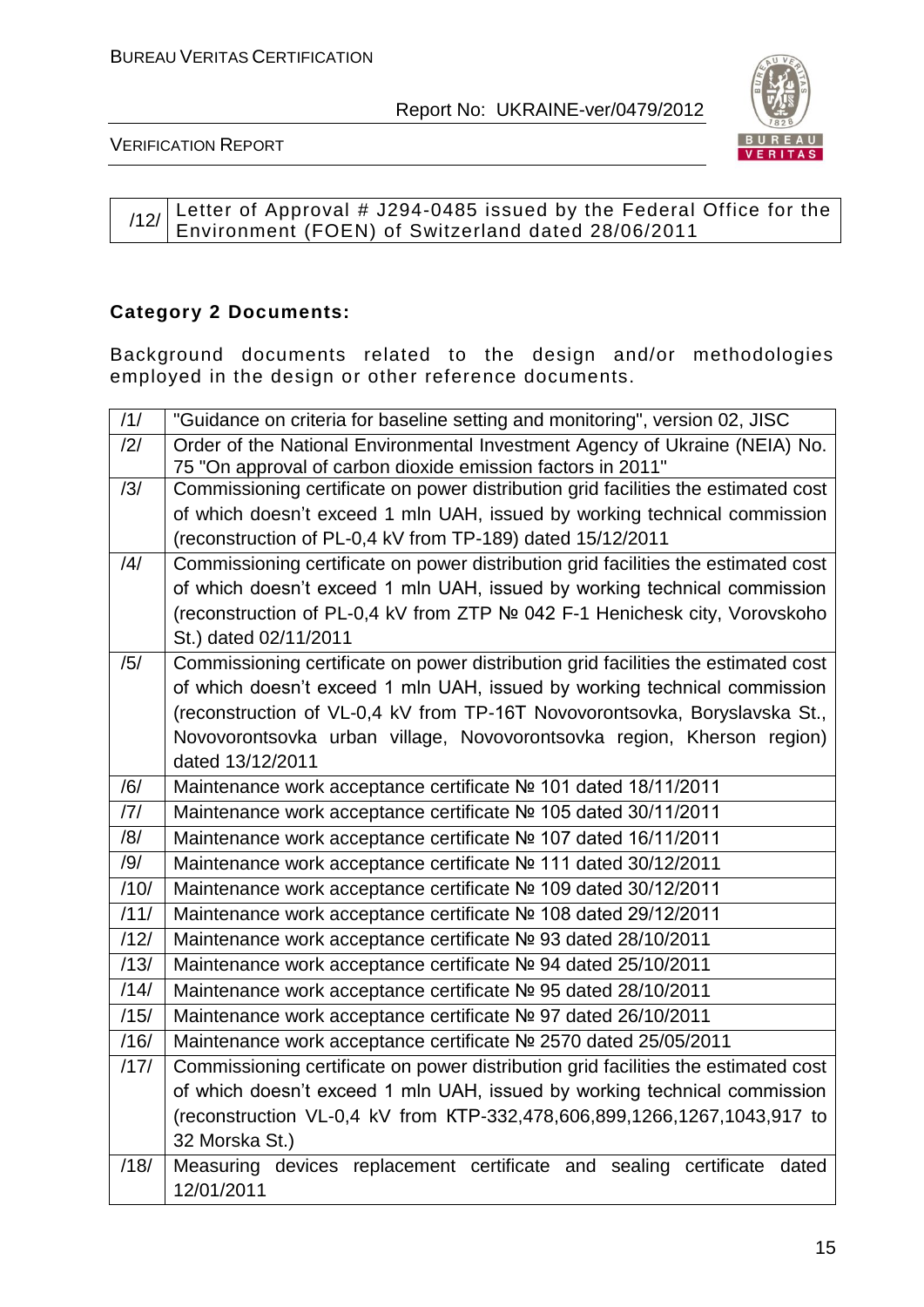

| /19/ | Measuring devices replacement certificate and sealing certificate dated<br>02/08/2011                                                                                                                                                                                                                                                                                                                         |
|------|---------------------------------------------------------------------------------------------------------------------------------------------------------------------------------------------------------------------------------------------------------------------------------------------------------------------------------------------------------------------------------------------------------------|
| /20/ | Measuring devices replacement certificate and sealing certificate dated<br>07/06/2011                                                                                                                                                                                                                                                                                                                         |
| /21/ | Commissioning certificate on power distribution grid facilities the estimated cost<br>of which doesn't exceed 1 mln UAH, issued by working technical commission<br>(construction of KL-10 kV from high voltage room installed at RU - 10 kV I SSh<br>PS 150/35/10 kV «HNS-KOS» to production base of "Hlobart" LLC in<br>Kakhovslyi region, Liubymivka urban village, 3 Industrialna St.) dated<br>08/12/2011 |
| /22/ | Commissioning certificate on power distribution grid facilities the estimated cost<br>of which doesn't exceed 1 mln UAH, issued by working technical commission<br>(construction of KL-0,4 kV from RP-0,4 kV ZTP-9 to inlet-distribution customer<br>device in Kakhovka city, 46 Kalinina St.) dated 31/10/2011                                                                                               |
| /23/ | Commissioning certificate on power distribution grid facilities the estimated cost<br>of which doesn't exceed 1 mln UAH, issued by working technical commission<br>(capital construction of PL-0,4 kV from ZTP-27) dated 25/06/2011                                                                                                                                                                           |
| /24/ | Structure of balance of electricity and process losses in the course of electricity<br>transmission in power grids of 154-0,38 kV of PJSC «PC «Khersonoblenergo»<br>of South region in August 2011                                                                                                                                                                                                            |
| /25/ | Structure of balance of electricity and process losses in the course of electricity<br>transmission in power grids of 154-0,38 kV of PJSC «PC «Khersonoblenergo»<br>of South region in December 2011                                                                                                                                                                                                          |
| /26/ | Structure of balance of electricity and process losses in the course of electricity<br>transmission in power grids of 154-0,38 kV of PJSC «PC «Khersonoblenergo»<br>of South region in September 2011                                                                                                                                                                                                         |
| /27/ | Acceptance certificate for repaired, reconstructed and modernized facilities<br>dated 21/01/2011 (laying of cable of AVBShv $4_x95$ and AVBbShv $4_x120$ makrs<br>from TP-1 to k.ya. zh/b in 182 Melitopolska St.; length is 0,28 km. Total length<br>of KL-0,4 kV from TP-1 after reconstruction is 0,39 km)                                                                                                 |
| /28/ | Acceptance certificate for repaired, reconstructed and modernized facilities<br>dated 21/01/2011(installation of z/b support SV 10,5-5 12 units. Sourthern<br>cable of AS-50 mark. Laid cable of ASB2L-10 $3_x150$ mark; length of 0,08 km.<br>Length of reconstructed line is 0,33 km. Total length of VL-10 KB F-1701 after<br>reconstruction is 12,107 km)                                                 |
| /29/ | Acceptance certificate for repaired, reconstructed and modernized facilities<br>dated 21/01/2011(laying of cable of AVBbShv 3x150+1x95 TP-610 mark to<br>k.ya. zh/b in 84 Shovkunenka St.; length of 0,113 km. Total length of KL-0,4 kV<br>from TP-619 after reconstruction is 0,26 km)                                                                                                                      |
| /30/ | Acceptance certificate for repaired, reconstructed and modernized facilities                                                                                                                                                                                                                                                                                                                                  |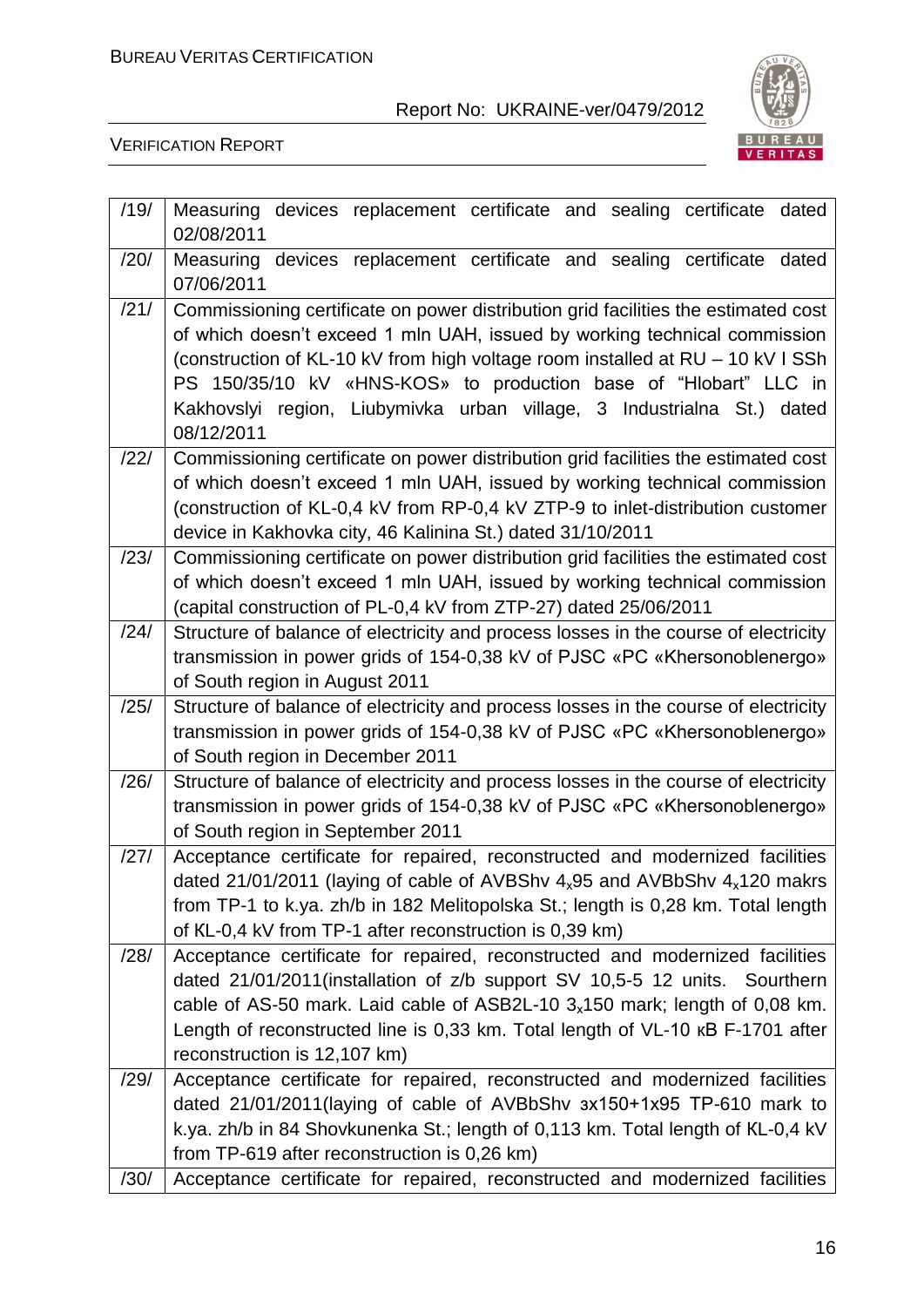

|      | dated 17/07/2011 (installation of z/b support - 5 units. Southern cable of AsXSn<br>4x50 mark. Length of reconstructed section from TP-70 is 0,108 km. Total<br>construction length of PL-0,4 kV from TP-70 after reconstruction is 3,629 km) |
|------|-----------------------------------------------------------------------------------------------------------------------------------------------------------------------------------------------------------------------------------------------|
| /31/ | Acceptance certificate for repaired, reconstructed and modernized facilities<br>dated 30/01/2011 (installation of z/b support - 91 units. Southern cable of A-70,                                                                             |
|      | A-50, A-35, AsXSn 4x50 marks. Length of reconstructed section from KTP-347<br>is 4,159 km. Total construction length of PL-0,4 kV from TP-347 after<br>reconstruction is 4,209 km)                                                            |
| /32/ | Structure of balance of electricity and process losses in the course of electricity                                                                                                                                                           |
|      | transmission in power grids of 154-0,38 kV of PJSC «PC «Khersonoblenergo»                                                                                                                                                                     |
|      | of South region in November 2011                                                                                                                                                                                                              |
| /33/ | Meter calibration protocol SAZU-I673M dated 25/07/2011                                                                                                                                                                                        |
| /34/ | Meter calibration protocol SA4U- I672M dated 25/10/2011                                                                                                                                                                                       |
| /35/ | Meter calibration protocol SO-I449M1 dated 28/11/2011                                                                                                                                                                                         |
| /36/ | Meter calibration protocol SA4U- I672M dated 30/03/2011                                                                                                                                                                                       |
| /37/ | Meter calibration protocol SA4U- I672M dated 31/03/2011                                                                                                                                                                                       |
| /38/ | Structure of balance of electricity and process losses in the course of electricity                                                                                                                                                           |
|      | transmission in power grids of 154-0,38 kV of PJSC «PC «Khersonoblenergo»                                                                                                                                                                     |
|      | of South region in October 2011                                                                                                                                                                                                               |
| /39/ | Acceptance certificate for repaired, reconstructed and modernized facilities                                                                                                                                                                  |
|      | dated 05/12/2011 (installation of $z/b$ support, SV 10,5-5 - 13 units. SV9,5-2 -                                                                                                                                                              |
|      | 62 units. Southern cable of ASxSN 4x70 mm2, ASxSN 4x35 mm2, ASxSN                                                                                                                                                                             |
|      | 4x25mm2 marks. Length of reconstructed section is 3,8 km)                                                                                                                                                                                     |
| /40/ | Acceptance certificate for repaired, reconstructed and modernized facilities                                                                                                                                                                  |
|      | dated 29/07/2011 (installation of support SV9.5-2 - 39 units. Southern cable of                                                                                                                                                               |
| /41/ | ASxSN 40x50, ASxSN 4x70 marks. Length of reconstructed section is 1,7 km)<br>Acceptance certificate for repaired, reconstructed and modernized facilities                                                                                     |
|      | dated 31/01/2011 (laying of cable of ASB2L 3x150mm2 mark from RU-6 kV to                                                                                                                                                                      |
|      | RU-6 kV of TP-427; length is 0,357 km)                                                                                                                                                                                                        |
| /42/ | Commissioning certificate on power distribution grid facilities the estimated cost                                                                                                                                                            |
|      | of which doesn't exceed 1 mln UAH, issued by working technical commission                                                                                                                                                                     |
|      | (reconstruction of VL 0,4 KTP-265 in Lazurne urban village of Skadovsk region,                                                                                                                                                                |
|      | Lenina Str.)                                                                                                                                                                                                                                  |
| /43/ | Electricity meter replacement certificate and sealing certificate Nº1485 dated                                                                                                                                                                |
|      | 21/03/2012                                                                                                                                                                                                                                    |
| /44/ | Electricity meter replacement certificate and sealing certificate Nº1464 dated                                                                                                                                                                |
|      | 21/03/2012                                                                                                                                                                                                                                    |
| /45/ | Electricity meter replacement certificate and sealing certificate Nº1486 dated                                                                                                                                                                |
|      | 21/03/2012                                                                                                                                                                                                                                    |
| /46/ | Electricity meter replacement certificate and sealing certificate Nº2932 dated                                                                                                                                                                |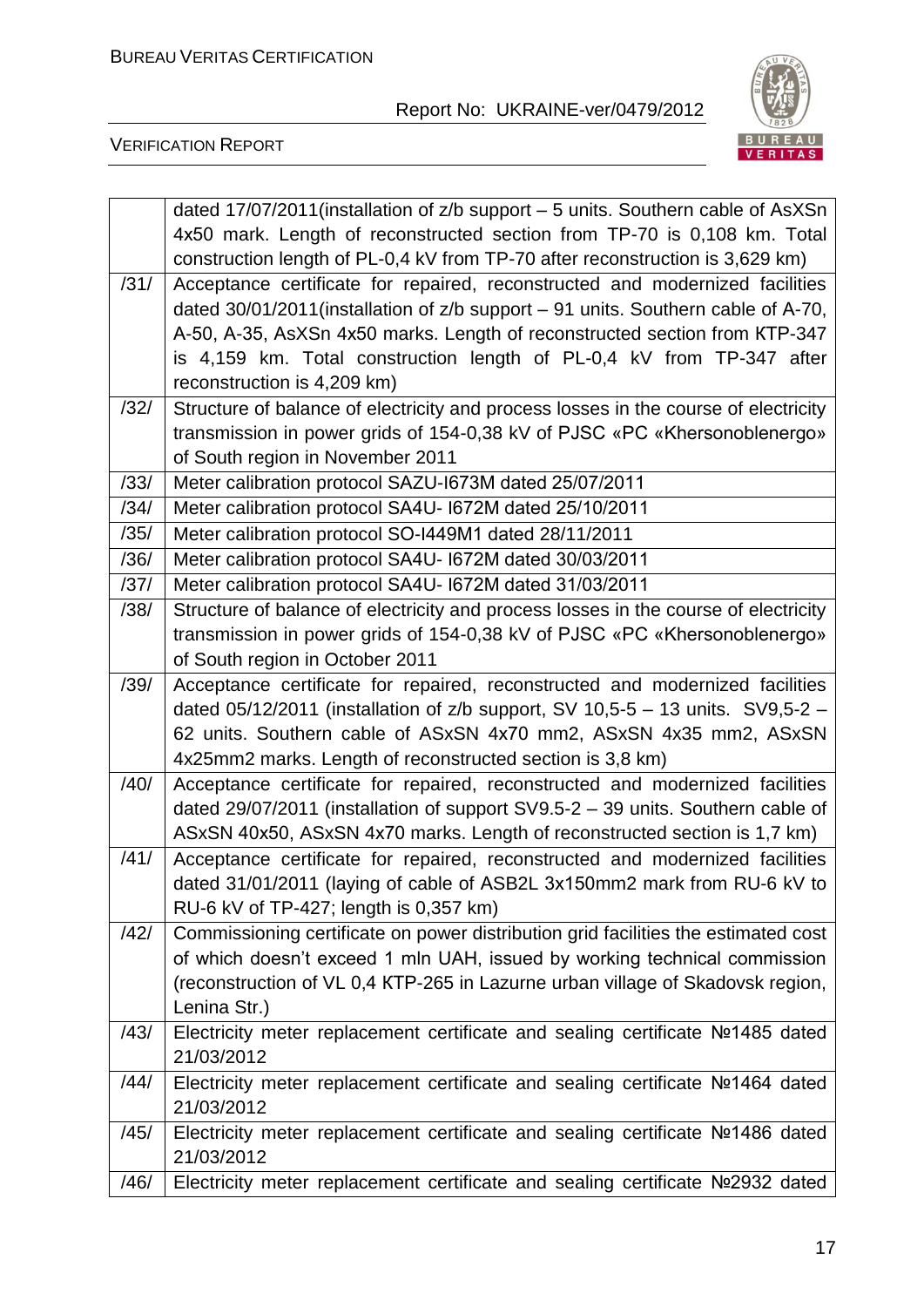

VERIFICATION REPORT

|      | 09/09/2011                                                                         |
|------|------------------------------------------------------------------------------------|
| /47/ | Electricity meter replacement certificate and sealing certificate №1855 dated      |
|      | 30/03/2012                                                                         |
| /48/ | Commissioning certificate on power distribution grid facilities the estimated cost |
|      | of which doesn't exceed 1 mln UAH, issued by working technical commission          |
|      | (reconstruction of VL-10 F-89 1 Hladovka, Tavriiske village, 472 a Lenina Str.)    |
| /49/ | Electricity meter replacement certificate and sealing certificate Nº1572 dated     |
|      | 19/05/2011                                                                         |

#### **Persons interviewed:**

List of persons interviewed during the verification or persons that contributed with other information that is not included in the documents listed above.

|     | <b>Name</b>    | Organization                   | <b>Position</b>                                                       |
|-----|----------------|--------------------------------|-----------------------------------------------------------------------|
| /1/ | Baklanov V.    | PJSC «PC<br>«Khersonoblenergo» | Deputy commercial<br>director                                         |
| /2/ | Holinko M.     | PJSC «PC<br>«Khersonoblenergo» | Head of pofidernic<br>analysis service                                |
| /3/ | Hetmanov V.    | PJSC «PC<br>«Khersonoblenergo» | <b>Technical director</b>                                             |
| /4/ | Yurchenko Yu.  | PJSC «PC<br>«Khersonoblenergo» | <b>Commercial director</b>                                            |
| /5/ | Reshetniak S.  | PJSC «PC<br>«Khersonoblenergo» | <b>Head of Sub-stations</b><br>Service                                |
| /6/ | Honcharuk V.   | PJSC «PC<br>«Khersonoblenergo» | Deputy technical director                                             |
| /7/ | Boiarchuk V.   | PJSC «PC<br>«Khersonoblenergo» | Head of team of<br>operation and technical<br>control central service |
| /8/ | Palamarchuk D. | "CEP" LLC                      | Consultant of VEMA S.A.                                               |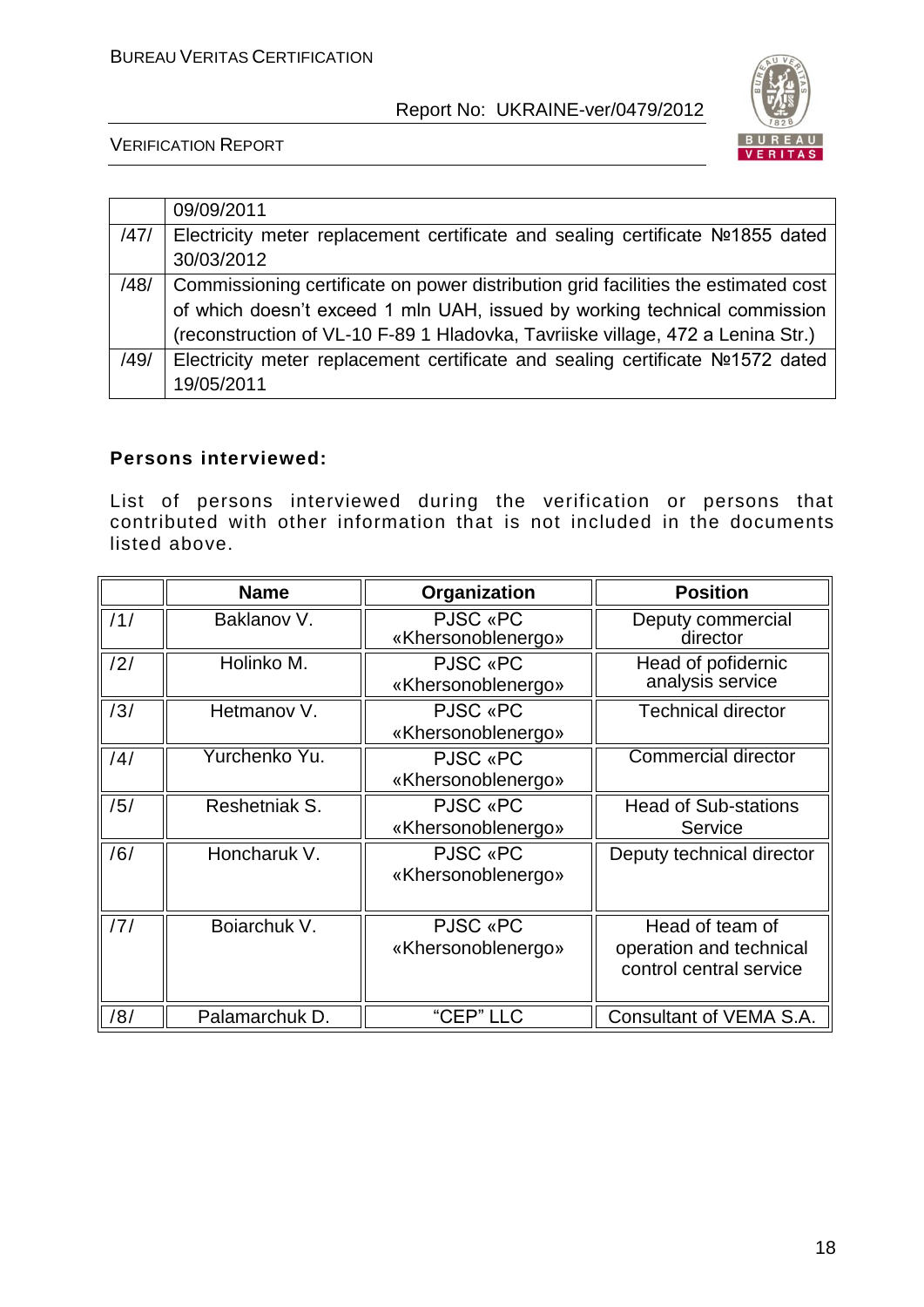

VERIFICATION REPORT

## APPENDIX A: COMPANY PROJECT VERIFICATION PROTOCOL

#### **BUREAU VERITAS CERTIFICATION HOLDING SAS**

#### **JI PROJECT VERIFICATION PROTOCOL**

#### **Check list for verification, according to the JOINT IMPLEMENTATION DETERMINATION AND VERIFICATION MANUAL (Version 01)**

| <b>DVM</b>                    | <b>Check Item</b>                                                                                                                                                                                                                                                                                                                | <b>Initial finding</b>                                                                                                                                                                                                                                                                                                                          | <b>Draft</b>                   | <b>Final</b>      |
|-------------------------------|----------------------------------------------------------------------------------------------------------------------------------------------------------------------------------------------------------------------------------------------------------------------------------------------------------------------------------|-------------------------------------------------------------------------------------------------------------------------------------------------------------------------------------------------------------------------------------------------------------------------------------------------------------------------------------------------|--------------------------------|-------------------|
| <b>Paragraph</b>              |                                                                                                                                                                                                                                                                                                                                  |                                                                                                                                                                                                                                                                                                                                                 | <b>Conclusion</b>              | <b>Conclusion</b> |
|                               | <b>Project approvals by Parties involved</b>                                                                                                                                                                                                                                                                                     |                                                                                                                                                                                                                                                                                                                                                 |                                |                   |
| 90                            | Has the NFPs of at least one Party<br>involved, other than the host Party,<br>issued a written project approval when $\vert$ presented to the verification team.<br>submitting the first verification report to<br>secretariat for publication in<br>the<br>accordance with paragraph 38 of the JI<br>guidelines, at the latest? | The project has been approved by<br>both<br>parties. The Letters of Approval<br>were<br><b>CAR 01.</b> The name of institution that issued<br>the Letter of Approval from the party - buyer<br>(Switzerland) is absent in Section A.2. Please,<br>state the name of the institution.                                                            | <b>CAR 01</b>                  | <b>OK</b>         |
| 91                            | Are all the written project approvals by<br>Parties involved unconditional?                                                                                                                                                                                                                                                      | Yes, all the written project approvals by Parties<br>involved are unconditional.                                                                                                                                                                                                                                                                | OK                             | OK                |
| <b>Project implementation</b> |                                                                                                                                                                                                                                                                                                                                  |                                                                                                                                                                                                                                                                                                                                                 |                                |                   |
| 92                            | Has the project been implemented in<br>accordance with the PDD regarding<br>which the determination has been<br>deemed final and is so listed on the<br><b>UNFCCC JI website?</b>                                                                                                                                                | Yes, the project has been implemented<br>- IN<br>accordance with the PDD, which is listed on<br>the UNFCCC JI website.<br>project<br>scenario<br>provides<br>for<br>⊤he<br>energy efficient<br>implementation of new<br>equipment and a set of organizational and<br>technical measures aimed at reduction of<br>process losses of electricity. | <b>CAR 02</b><br><b>CAR 03</b> | <b>OK</b><br>OK   |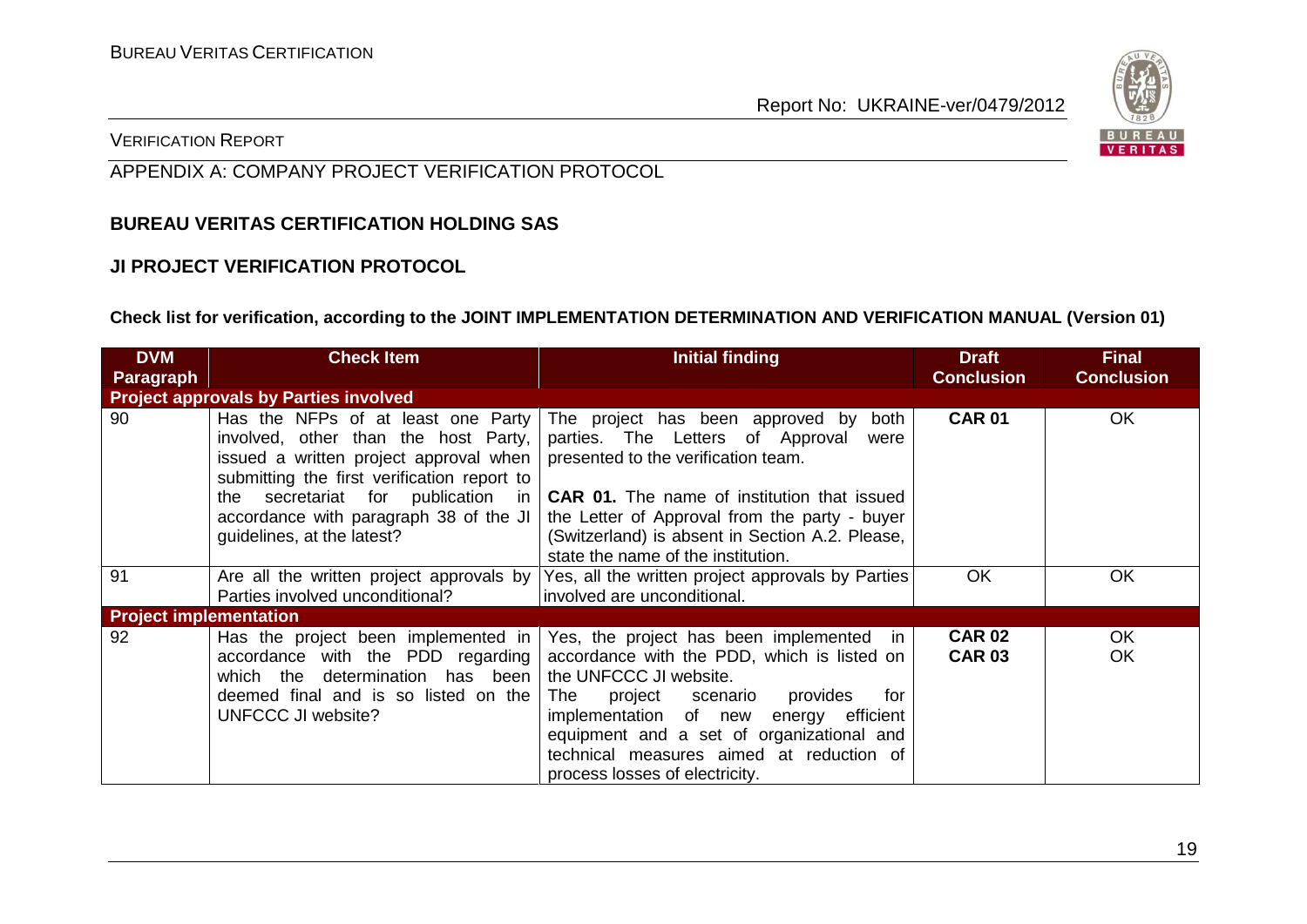

| <b>DVM</b>       | <b>Check Item</b>                                                               | <b>Initial finding</b>                                                                                                                                                                                                                                                                                                                                                                                                                                                                                                                                                                                                                                                                                                                 | <b>Draft</b>                   | <b>Final</b>           |
|------------------|---------------------------------------------------------------------------------|----------------------------------------------------------------------------------------------------------------------------------------------------------------------------------------------------------------------------------------------------------------------------------------------------------------------------------------------------------------------------------------------------------------------------------------------------------------------------------------------------------------------------------------------------------------------------------------------------------------------------------------------------------------------------------------------------------------------------------------|--------------------------------|------------------------|
| <b>Paragraph</b> |                                                                                 |                                                                                                                                                                                                                                                                                                                                                                                                                                                                                                                                                                                                                                                                                                                                        | <b>Conclusion</b>              | <b>Conclusion</b>      |
|                  |                                                                                 | 122 transformers, 22.479 km of cable line wire,<br>33 171 insulators, 63 353 electricity meters<br>and 37.9365 km of wire of overhead electricity<br>transmission lines were implemented or<br>reconstructed in the period from 01/01/2011 to<br>31/12/2011. Detailed information is provided in<br>Annex 2 to the MR.<br>CAR 02. In Section A.6 of the MR, the number<br>of installed equipment units is stated<br>incorrectly. Please, check the conformity of<br>Table 1 in the MR and Annex 2 and make<br>appropriate corrections.<br><b>CAR 03.</b> In Section A.3. of the MR, the list of<br>activities planned under the project is not<br>comprehensive.<br>Please,<br>provide<br>a<br>comprehensive list of project measures. |                                |                        |
| 93               | What is the status of operation of the<br>project during the monitoring period? | The Project was operational during the whole<br>monitoring period, which is from 01/01/2011 to<br>31/12/2011.                                                                                                                                                                                                                                                                                                                                                                                                                                                                                                                                                                                                                          | <b>OK</b>                      | <b>OK</b>              |
|                  | <b>Compliance with monitoring plan</b>                                          |                                                                                                                                                                                                                                                                                                                                                                                                                                                                                                                                                                                                                                                                                                                                        |                                |                        |
| 94               | on the UNFCCC JI website?                                                       | Did the monitoring occur in accordance Yes, the monitoring was carried out in<br>with the monitoring plan included in the accordance with the monitoring plan included in<br>PDD regarding which the determination the PDD regarding which the determination has<br>has been deemed final and is so listed been deemed final and is so listed on the<br>UNFCCC JI website.<br><b>CAR 04.</b> In Section A.5.1. of the MR it is stated<br>that the dynamic baseline for this project was<br>chosen according to a specific approach based<br>on the requirements specified in paragraph 9 (a)                                                                                                                                           | <b>CAR 04</b><br><b>CAR 05</b> | <b>OK</b><br><b>OK</b> |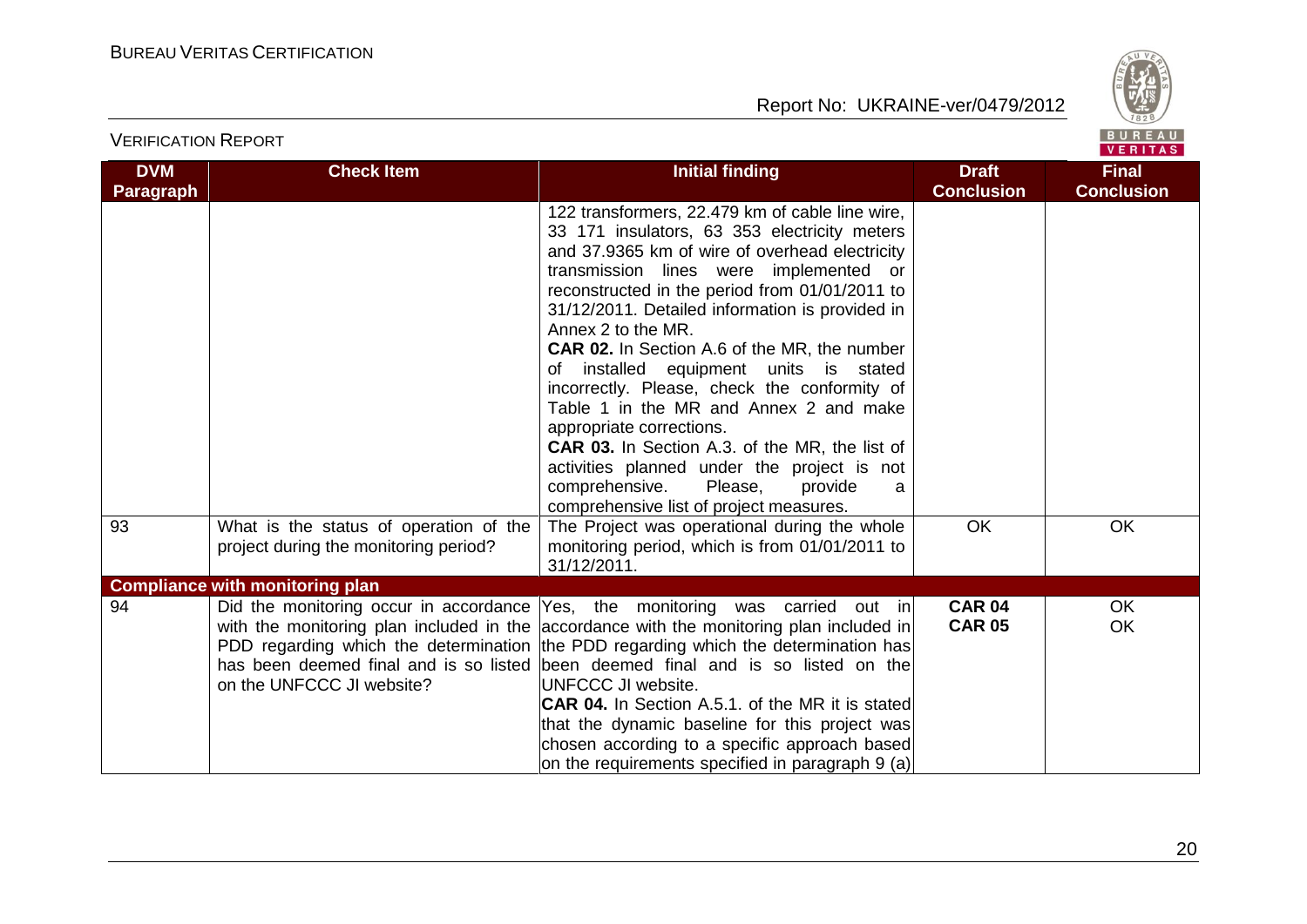

| <b>DVM</b>       | <b>Check Item</b>                                                                                                                                                                                                                                                                                                                                                        | <b>Initial finding</b>                                                                                                                                                                                                                                                                                                                                                                                                                                                                                                                                                                                                                                                                                                                                                                                                                                                                                                                                                                                             | <b>Draft</b>      | <b>Final</b>      |
|------------------|--------------------------------------------------------------------------------------------------------------------------------------------------------------------------------------------------------------------------------------------------------------------------------------------------------------------------------------------------------------------------|--------------------------------------------------------------------------------------------------------------------------------------------------------------------------------------------------------------------------------------------------------------------------------------------------------------------------------------------------------------------------------------------------------------------------------------------------------------------------------------------------------------------------------------------------------------------------------------------------------------------------------------------------------------------------------------------------------------------------------------------------------------------------------------------------------------------------------------------------------------------------------------------------------------------------------------------------------------------------------------------------------------------|-------------------|-------------------|
| <b>Paragraph</b> |                                                                                                                                                                                                                                                                                                                                                                          |                                                                                                                                                                                                                                                                                                                                                                                                                                                                                                                                                                                                                                                                                                                                                                                                                                                                                                                                                                                                                    | <b>Conclusion</b> | <b>Conclusion</b> |
|                  |                                                                                                                                                                                                                                                                                                                                                                          | of the Guidance on criteria for baseline setting<br>and monitoring, version 03, while in the final<br>determined version of the PDD the Guidance<br>Version 02 was used.<br><b>CAR 05.</b> In Section A.5.2. of the MR, the name<br>of the institution that approves the calculation of<br>electricity process losses in distribution grids of<br>Oblenero (NERC).                                                                                                                                                                                                                                                                                                                                                                                                                                                                                                                                                                                                                                                 |                   |                   |
| 95(a)            | For calculating the emission reductions<br>or enhancements of net removals, were<br>key factors, e.g. those listed in 23 (b) (i)-<br>(vii) above, influencing the baseline<br>emissions or net removals and the<br>activity level of the project and the<br>emissions or removals as well as risks<br>associated with the project taken into<br>account, as appropriate? | For calculating the emission reductions, key<br>factors, such as electricity losses due to<br>absence of the introduction of new or<br>reconstruction of existing wires of electricity<br>transmission lines; electricity losses due to<br>absence of the replacement of defected<br>insulators of electricity transmission lines;<br>electricity losses due to absence of the<br>replacement of electricity meters; electricity<br>losses due to absence of the implementation of<br>reactive power compensation devices at<br>consumer's site; electricity losses due to<br>absence of the replacement of oil switches with<br>vacuum and sulphur hexafluoride switches;<br>electricity losses due to absence of the<br>replacement or reconstruction of existing<br>electric motors of power transformers blower<br>cooling, etc., influencing the<br>baseline<br>emissions and the activity level of the project<br>and the emissions as well as risks associated<br>with the project were taken into account. | <b>OK</b>         | OK                |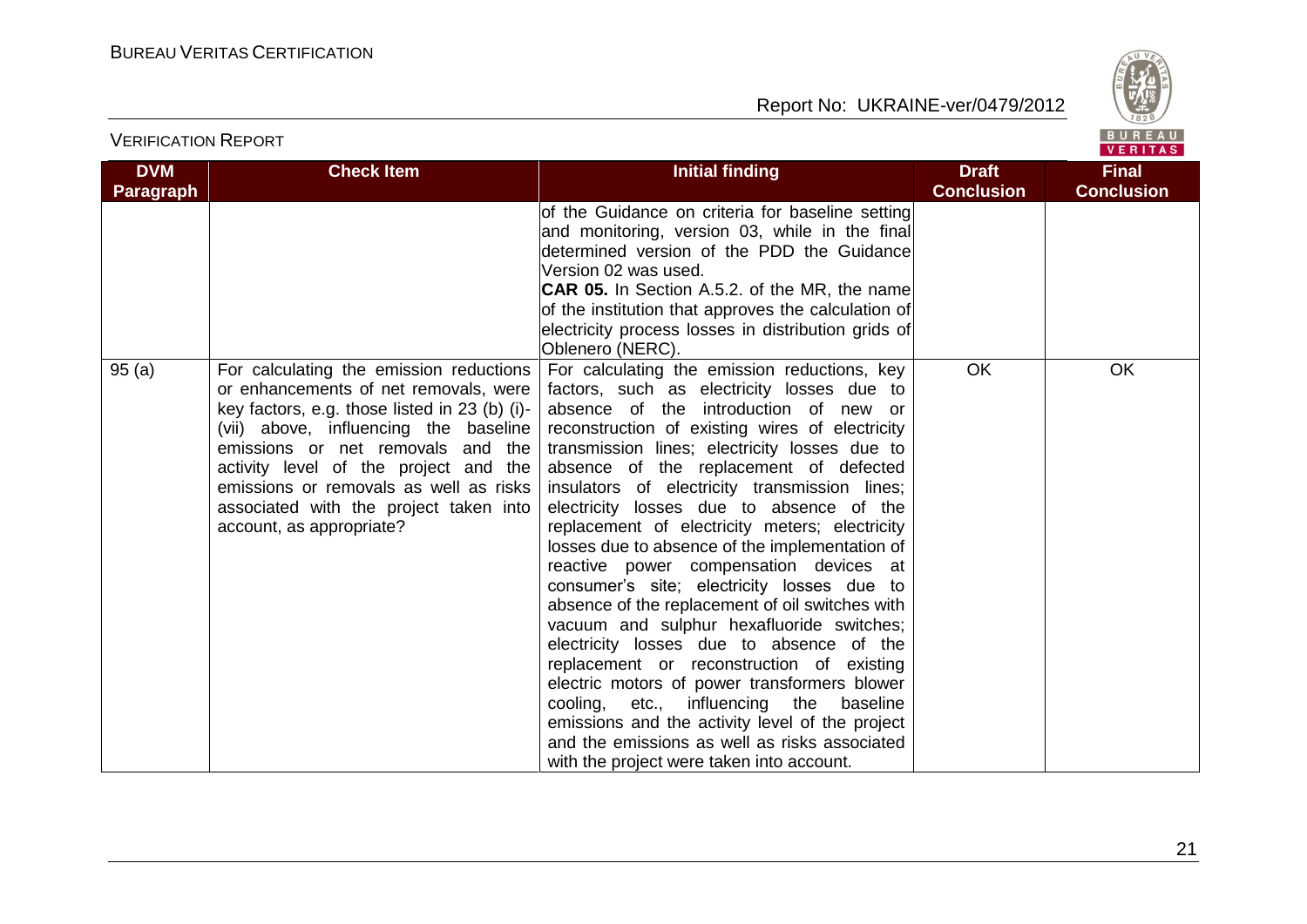



| <b>DVM</b> | <b>Check Item</b>                                                                                                                                | <b>Initial finding</b>                                                                                                                                                                                                                                                                                                                                                                                                                                                                            | <b>Draft</b>                   | <b>Final</b>      |
|------------|--------------------------------------------------------------------------------------------------------------------------------------------------|---------------------------------------------------------------------------------------------------------------------------------------------------------------------------------------------------------------------------------------------------------------------------------------------------------------------------------------------------------------------------------------------------------------------------------------------------------------------------------------------------|--------------------------------|-------------------|
| Paragraph  |                                                                                                                                                  |                                                                                                                                                                                                                                                                                                                                                                                                                                                                                                   | <b>Conclusion</b>              | <b>Conclusion</b> |
| 95(b)      | Are data sources used for calculating<br>emission reductions or enhancements of<br>net removals clearly identified, reliable<br>and transparent? | Yes, data sources used for calculating<br>emission reductions or enhancements of net<br>removals are clearly identified, reliable and<br>transparent.<br><b>CAR 06.</b> Please, state GHG baseline and<br>project emissions as well as GHG emission<br>reductions in tones of $CO2$ equivalent.<br>CAR 07. In Table 4 of Section B.2.2. the name<br>of $cos\varphi_{y,tran(3.1),i_1}^P$ parameter doesn't coincide<br>with the name, specified in the description of<br>formulae.                 | <b>CAR 06</b><br><b>CAR 07</b> | OK.<br><b>OK</b>  |
| 95(c)      | the<br>emission<br>reductions<br>or<br>reasonableness,<br>and<br>justified of the choice?                                                        | Are emission factors, including default Yes, emission factors, including default emission<br>emission factors, if used for calculating factors, that were used for calculating the<br>emission reductions or enhancements of net<br>enhancements of net removals, selected removals, were selected by carefully balancing<br>by carefully balancing accuracy and accuracy and reasonableness, and appropriately<br>appropriately  justified of the choice.                                        | <b>OK</b>                      | <b>OK</b>         |
| 95(d)      | or enhancements of net removals based conservative assumptions and the<br>manner?                                                                | Is the calculation of emission reductions Calculation of emission reductions is based on<br>most<br>on conservative assumptions and the plausible scenarios in a transparent manner.<br>most plausible scenarios in a transparent <b>CAR 08.</b> Please, in Section E.4. specify how<br>GHG emission reductions are calculated.<br>CL 01. Please, explain why there is the<br>difference between the emission reductions<br>specified in the MR and the emission reductions<br>stated in the PDD. | <b>CAR 08</b><br><b>CL 01</b>  | <b>OK</b><br>OK   |
|            | Applicable to JI SSC projects only                                                                                                               |                                                                                                                                                                                                                                                                                                                                                                                                                                                                                                   |                                |                   |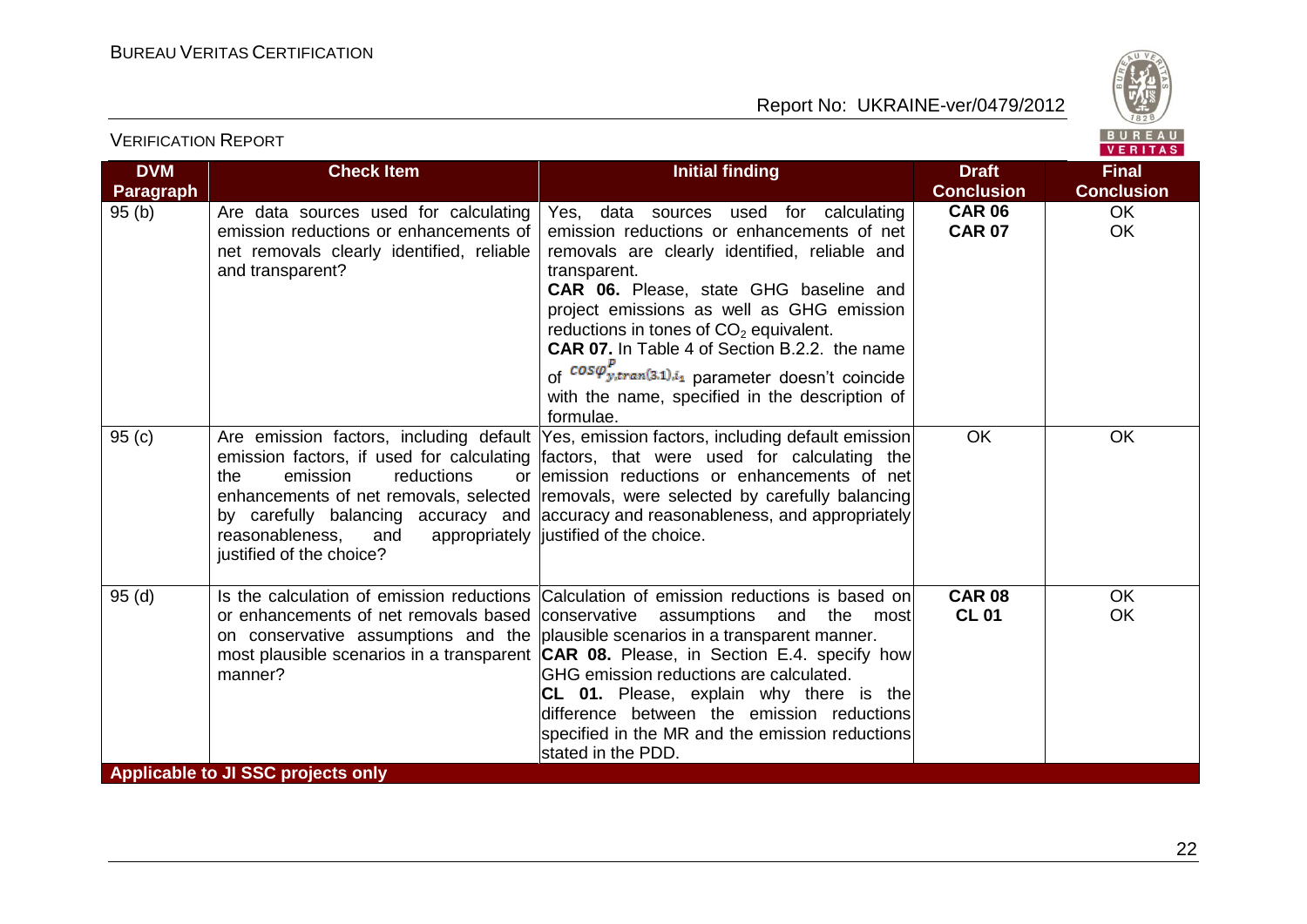

| <b>VERIFICATION REPORT</b> |                                                                                                                                                                                                                                                                                                                                            |                        |                                   | BUREAU<br>VERITAS                 |
|----------------------------|--------------------------------------------------------------------------------------------------------------------------------------------------------------------------------------------------------------------------------------------------------------------------------------------------------------------------------------------|------------------------|-----------------------------------|-----------------------------------|
| <b>DVM</b><br>Paragraph    | <b>Check Item</b>                                                                                                                                                                                                                                                                                                                          | <b>Initial finding</b> | <b>Draft</b><br><b>Conclusion</b> | <b>Final</b><br><b>Conclusion</b> |
| 96                         | Is the relevant threshold to be classified<br>as JI SSC project not exceeded during<br>the monitoring period on an annual<br>average basis?<br>If the threshold is exceeded, is the<br>maximum emission reduction<br>level<br>estimated in the PDD for the JI SSC<br>project or the bundle for the monitoring<br>period determined?        | N/a                    | N/a                               | N/a                               |
|                            | Applicable to bundled JI SSC projects only                                                                                                                                                                                                                                                                                                 |                        |                                   |                                   |
| 97(a)                      | Has the composition of the bundle not<br>changed from that is stated in F-JI-<br><b>SSCBUNDLE?</b>                                                                                                                                                                                                                                         | N/a                    | N/a                               | N/a                               |
| 97(b)                      | If the determination was conducted on<br>the basis of an overall monitoring plan,<br>have the project participants submitted a<br>common monitoring report?                                                                                                                                                                                | N/a                    | N/a                               | N/a                               |
| $\overline{98}$            | If the monitoring is based on a monitoring<br>plan that provides for overlapping<br>monitoring periods, are the monitoring<br>periods per component of the project<br>clearly specified in the monitoring report?<br>Do the monitoring periods not overlap<br>with those for which verifications were<br>already deemed final in the past? | N/a                    | N/a                               | N/a                               |
|                            | <b>Revision of monitoring plan</b>                                                                                                                                                                                                                                                                                                         |                        |                                   |                                   |
|                            | Applicable only if monitoring plan is revised by project participant                                                                                                                                                                                                                                                                       |                        |                                   |                                   |
| 99(a)                      | Did the project participants provide an<br>appropriate justification for the proposed                                                                                                                                                                                                                                                      | N/a                    | N/a                               | N/a                               |

23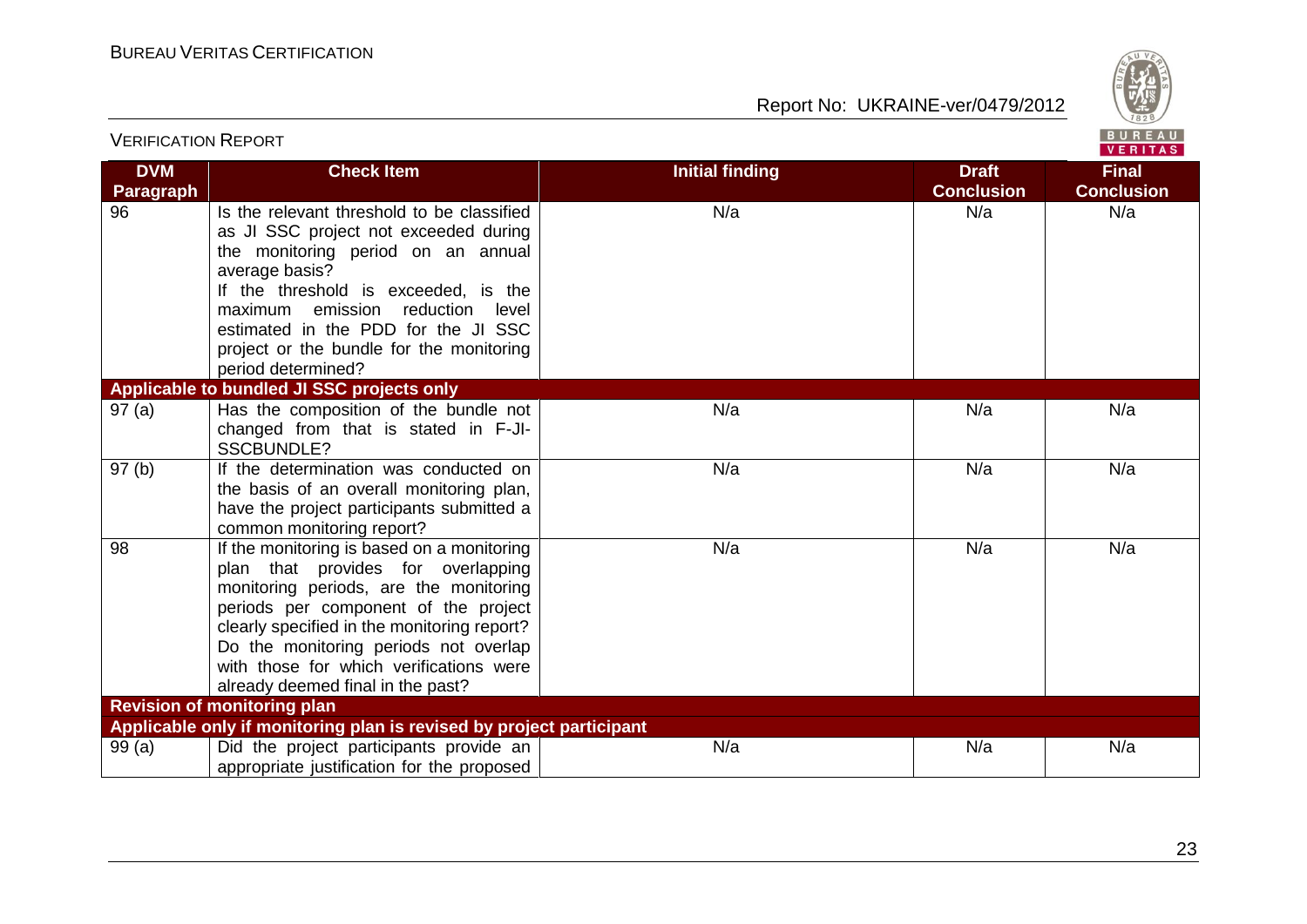

VERITAS

#### **DVM Paragraph Check Item Initial finding Draft Draft Conclusion Final Conclusion** revision? 99 (b) Does the proposed revision improve the accuracy and/or applicability of information collected compared to the original monitoring plan without changing conformity with the relevant rules and regulations for the establishment of monitoring plans? N/a N/a N/a **Data management** 101 (a)  $\vert$  Is the implementation of data collection procedures in accordance with the monitoring plan, including the quality control and quality assurance procedures? **CAR 09.** Please, provide sketchy description of the project management procedures. **CL 02**. Please, provide information on collection of data from meters at sub-stations that were not equipped with ASECCA. **CAR 09 CL 02** OK OK 101 (b) Is the function of the monitoring equipment, including its calibration status, is in order? Yes, the function of the monitoring equipment, including its calibration status is in order. **CAR 10.** Please, in the MR provide information on the calibration frequency of measuring equipment that is involved in the monitoring. **CAR 11.** Please, provide information on persons/entities that execute calibration of measuring equipment at the company. **CAR 10 CAR 11 OK** OK 101 (c) | Are the evidence and records used for the monitoring maintained in a traceable manner? Yes, the evidence and records used for the monitoring are maintained in a traceable manner OK OK 101 $(d)$  Is the data collection and management system for the project in accordance with the monitoring plan? The data collection and management system of the project is in accordance with the monitoring plan. **CL 03** OK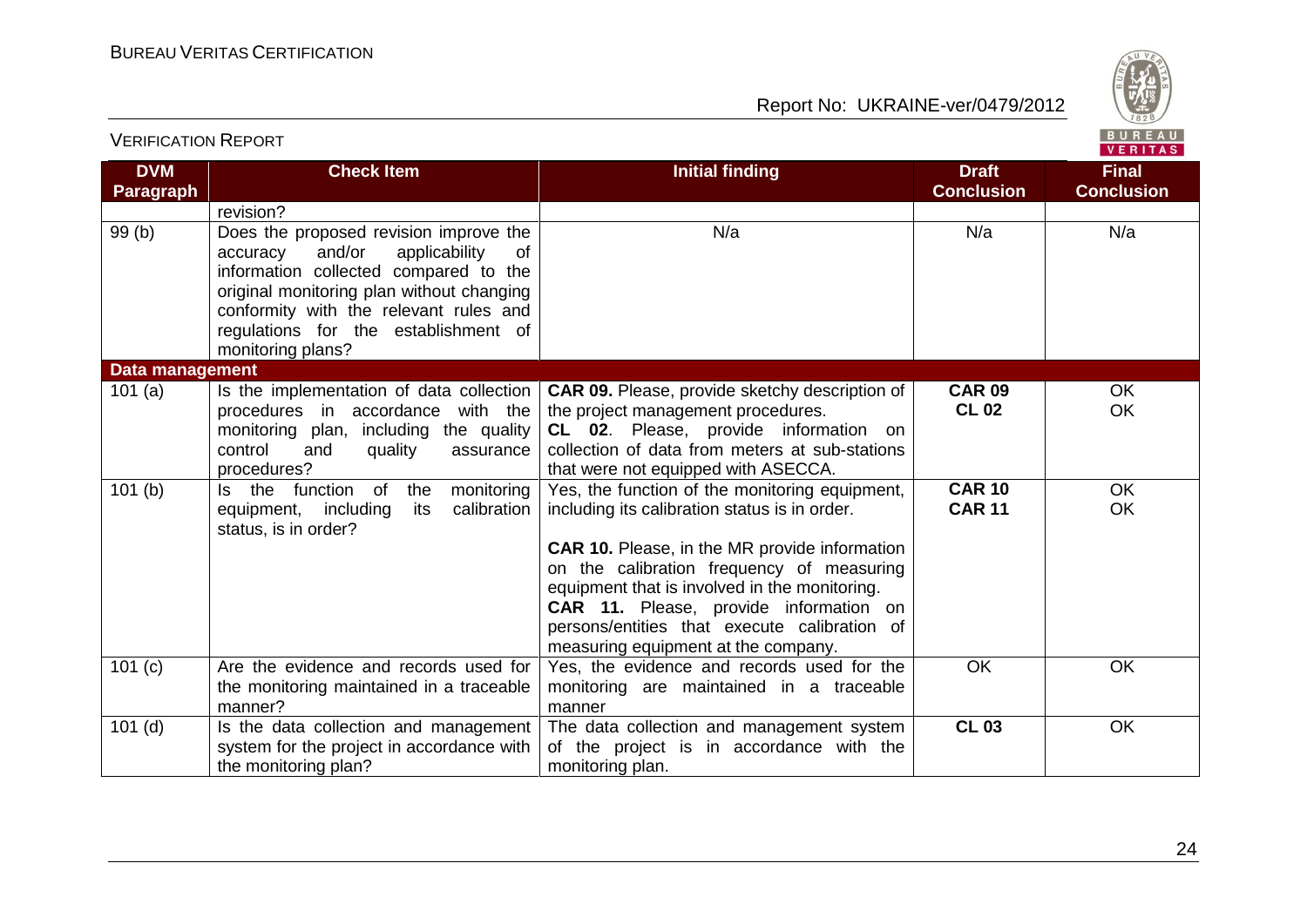

| <b>DVM</b>       | <b>Check Item</b>                                                                                                                                                                                  | <b>Initial finding</b>                                                                                                                                                                                                                                         | <b>Draft</b>      | <b>Final</b>      |
|------------------|----------------------------------------------------------------------------------------------------------------------------------------------------------------------------------------------------|----------------------------------------------------------------------------------------------------------------------------------------------------------------------------------------------------------------------------------------------------------------|-------------------|-------------------|
| <b>Paragraph</b> |                                                                                                                                                                                                    |                                                                                                                                                                                                                                                                | <b>Conclusion</b> | <b>Conclusion</b> |
|                  |                                                                                                                                                                                                    | Verification team confirms the effectiveness of<br>system and operating<br>existing management<br>system and considers them to be suitable for<br>reliable monitoring of the project.<br>CL 03. Please check the numbering of tables<br>and Figures in the MR. |                   |                   |
|                  | Verification regarding programs of activities (additional elements for assessment)                                                                                                                 |                                                                                                                                                                                                                                                                |                   |                   |
| 102              | Is any JPA that has not been added to<br>the JI PoA not verified?                                                                                                                                  | N/a                                                                                                                                                                                                                                                            | N/a               | N/a               |
| 103              | the verification<br>based on<br>the<br>ls.<br>monitoring reports of all JPAs to be<br>verified?                                                                                                    | N/a                                                                                                                                                                                                                                                            | N/a               | N/a               |
| 103              | Does the verification ensure the accuracy<br>and conservativeness of the emission<br>reductions or enhancements of removals<br>generated by each JPA?                                              | N/a                                                                                                                                                                                                                                                            | N/a               | N/a               |
| 104              | Does the monitoring period not overlap<br>with previous monitoring periods?                                                                                                                        | N/a                                                                                                                                                                                                                                                            | N/a               | N/a               |
| 105              | If the AIE learns of an erroneously<br>included JPA, has the AIE informed the<br>JISC of its findings in writing?                                                                                  | N/a                                                                                                                                                                                                                                                            | N/a               | N/a               |
|                  | Applicable to sample-based approach only                                                                                                                                                           |                                                                                                                                                                                                                                                                |                   |                   |
| 106              | Does the sampling plan prepared by the<br>AIE:<br>(a) Describe its sample selection, taking<br>into<br>account that:<br>(i) For each verification that uses a<br>sample-based approach, the sample | N/a                                                                                                                                                                                                                                                            | N/a               | N/a               |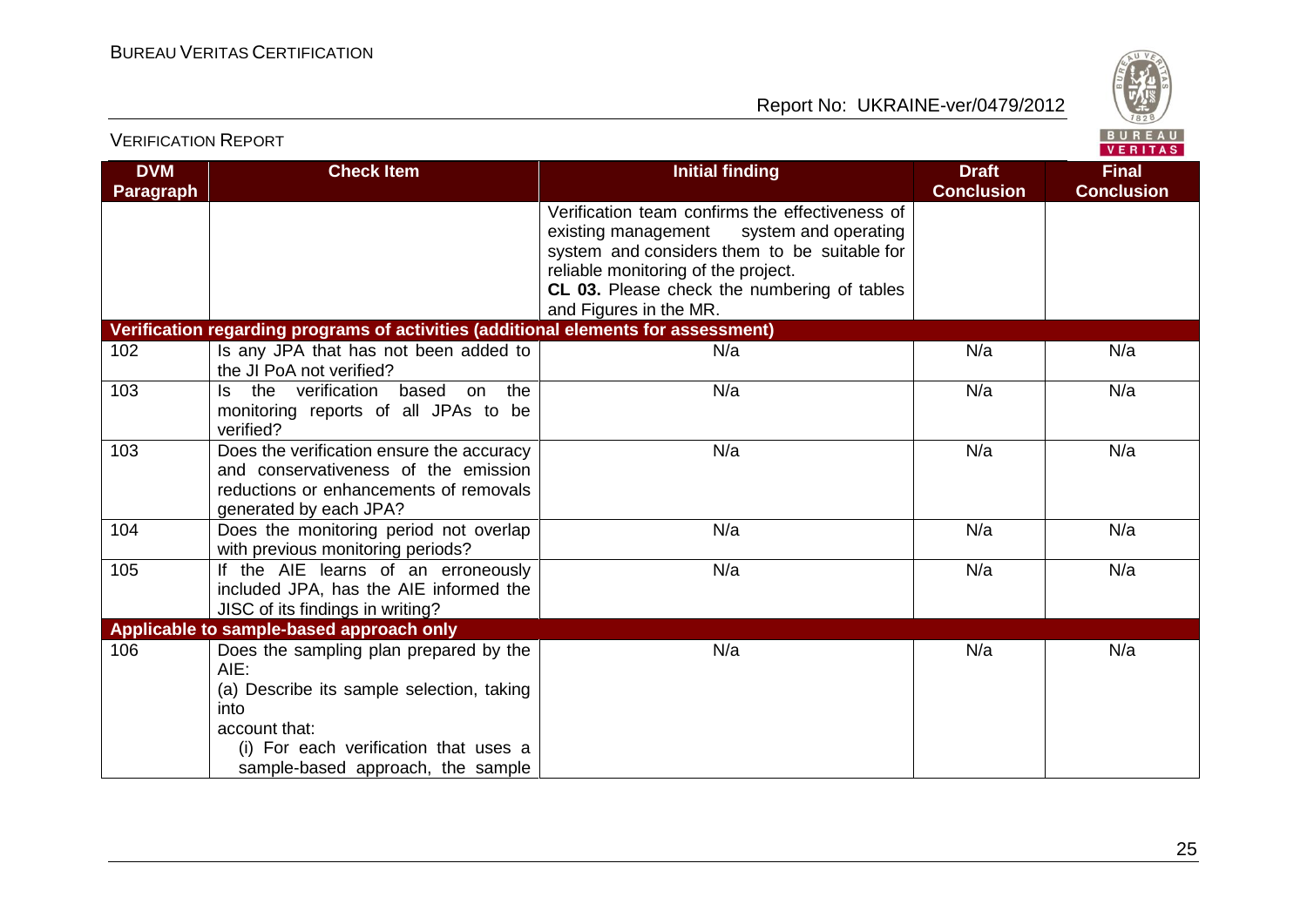

| <b>VERIFICATION REPORT</b>     |                                                                                                                                                                                                                                                                                                                                                                                                                                                                                                                                                                                                                                                                                                                               |                        |                                   | BUREAU<br>VERITAS                 |
|--------------------------------|-------------------------------------------------------------------------------------------------------------------------------------------------------------------------------------------------------------------------------------------------------------------------------------------------------------------------------------------------------------------------------------------------------------------------------------------------------------------------------------------------------------------------------------------------------------------------------------------------------------------------------------------------------------------------------------------------------------------------------|------------------------|-----------------------------------|-----------------------------------|
| <b>DVM</b><br><b>Paragraph</b> | <b>Check Item</b>                                                                                                                                                                                                                                                                                                                                                                                                                                                                                                                                                                                                                                                                                                             | <b>Initial finding</b> | <b>Draft</b><br><b>Conclusion</b> | <b>Final</b><br><b>Conclusion</b> |
|                                | sufficiently<br>selection<br>shall<br>be<br>representative of the JPAs in the JI<br>Project. Such extrapolation to all JPAs<br>identified for that verification is<br>reasonable, taking<br>into account<br>differences among the characteristics<br>of JPAs, such as:<br>- The types of JPAs;<br>- The complexity of the applicable<br>technologies and/or measures used;<br>- The geographical location of each<br>JPA:<br>- The amounts of expected emission<br>reductions of the JPAs being verified;<br>- The number of JPAs for which<br>emission reductions are being verified;<br>- The length of monitoring periods of<br>the JPAs being verified; and<br>- The samples selected for prior<br>verifications, if any? |                        |                                   |                                   |
| 107                            | Is the sampling plan ready for publication<br>through the secretariat along with the<br>verification<br>report<br>and<br>supporting<br>documentation?                                                                                                                                                                                                                                                                                                                                                                                                                                                                                                                                                                         | N/a                    | N/a                               | N/a                               |
| 108                            | Has the AIE made site inspections of at<br>least the square root of the number of<br>total JPAs, rounded to the upper whole<br>number? If the AIE makes no site                                                                                                                                                                                                                                                                                                                                                                                                                                                                                                                                                               | N/a                    | N/a                               | N/a                               |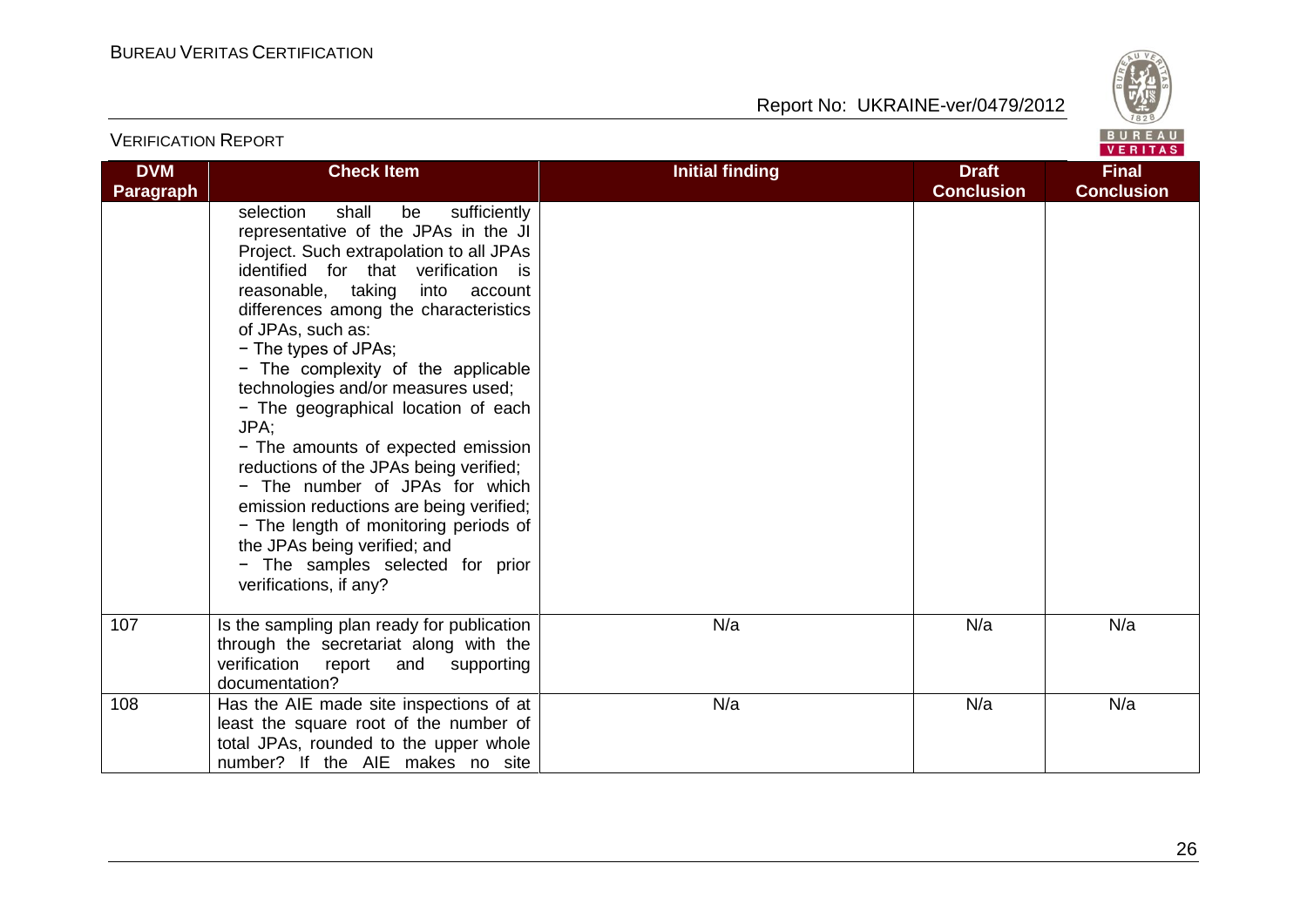

| <b>VERIFICATION REPORT</b>     |                                                                                                                                                                                                                        | BUREAU<br><b>VERITAS</b> |                                   |                                   |  |
|--------------------------------|------------------------------------------------------------------------------------------------------------------------------------------------------------------------------------------------------------------------|--------------------------|-----------------------------------|-----------------------------------|--|
| <b>DVM</b><br><b>Paragraph</b> | <b>Check Item</b>                                                                                                                                                                                                      | <b>Initial finding</b>   | <b>Draft</b><br><b>Conclusion</b> | <b>Final</b><br><b>Conclusion</b> |  |
|                                | inspections or fewer site inspections than<br>the square root of the number of total<br>JPAs, rounded to the upper whole<br>number, then does the AIE provide a<br>reasonable explanation and justification?           |                          |                                   |                                   |  |
| 109                            | the sampling plan available<br>for<br>Is.<br>submission to the secretariat for the<br>JISC.s ex ante assessment? (Optional)                                                                                            | N/a                      | N/a                               | N/a                               |  |
| 110                            | If the AIE learns of a fraudulently<br>included JPA, a fraudulently monitored<br>JPA or an inflated number of emission<br>reductions claimed in a JI PoA, has the<br>AIE informed the JISC of the fraud in<br>writing? | N/a                      | N/a                               | N/a                               |  |

**BUREAU**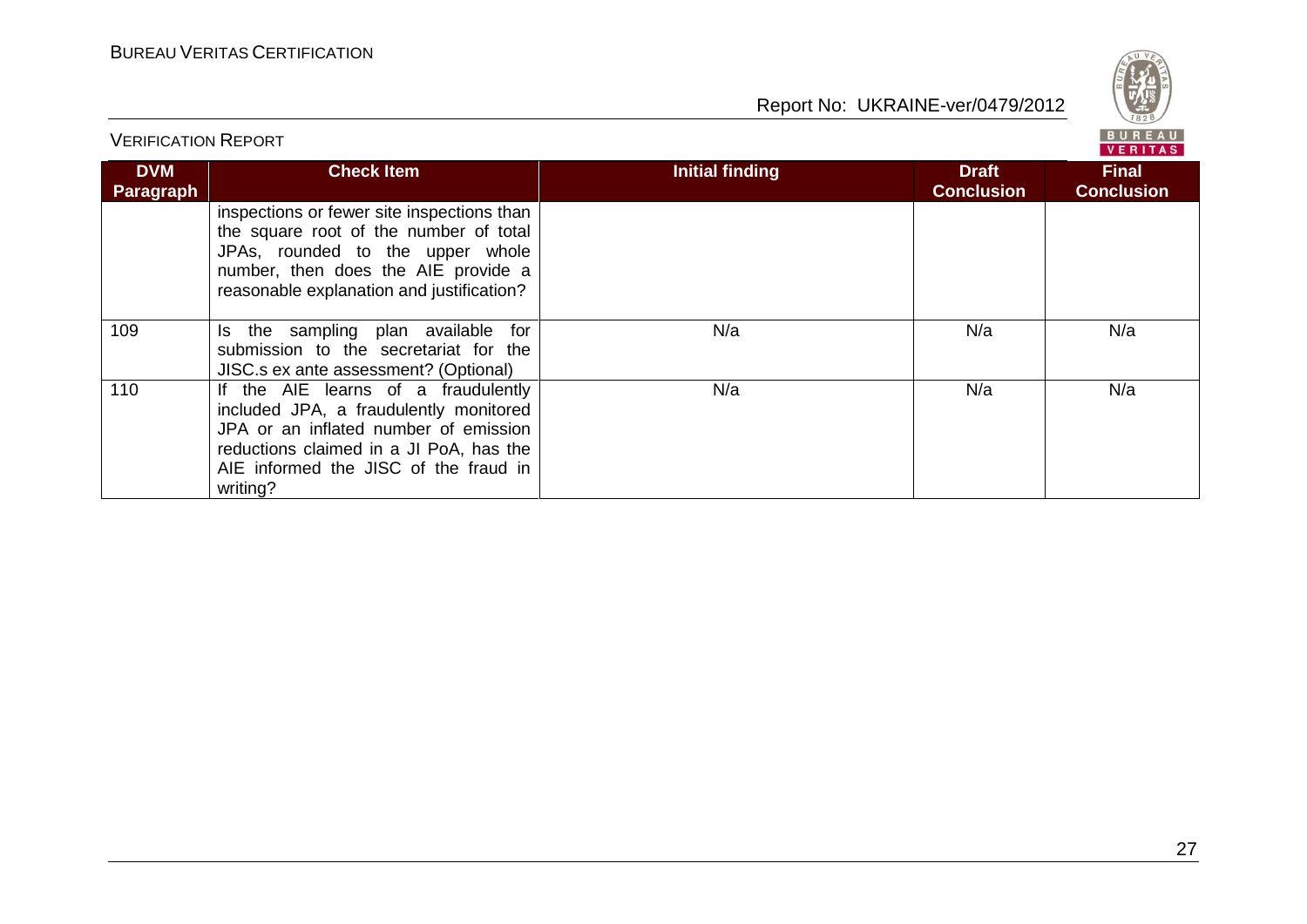

## VERIFICATION REPORT

#### **TABLE 2 RESOLUTION OF CLARIFICATION AND CORRECTIVE ACTION REQUESTS**

| <b>Clarification and corrective action requests</b><br>issued by the verification team                                                                                                                              | Ref to<br>checklist<br>question in<br>Table 1 | participant's<br>project<br><b>Verification team conclusion</b><br><b>Summary</b><br>оf<br>response                                                                                                              |  |
|---------------------------------------------------------------------------------------------------------------------------------------------------------------------------------------------------------------------|-----------------------------------------------|------------------------------------------------------------------------------------------------------------------------------------------------------------------------------------------------------------------|--|
| <b>CAR 01.</b> The name of institution that issued<br>the Letter of Approval from the party - buyer<br>(Switzerland) is absent in Section A.2. Please,<br>state the name of the institution.                        | 90                                            | The Letter of Approval from Switzerland<br>The issue is closed based on<br>No. J294-0485 was issued by the Federal<br>necessary corrections made.<br>Office for the Environment (FOEN) as on<br>28/06/2011.      |  |
| <b>CAR 02.</b> In Section A.6 of the MR, the number<br>of installed equipment units is stated<br>incorrectly. Please, check the conformity of<br>Table 1 in the MR and Annex 2 and make<br>appropriate corrections. | 92                                            | Data relating to the number of installed<br>The issue is closed based on<br>equipment units were verified. Necessary<br>necessary corrections made.<br>corrections were made in the latest<br>version of the MR. |  |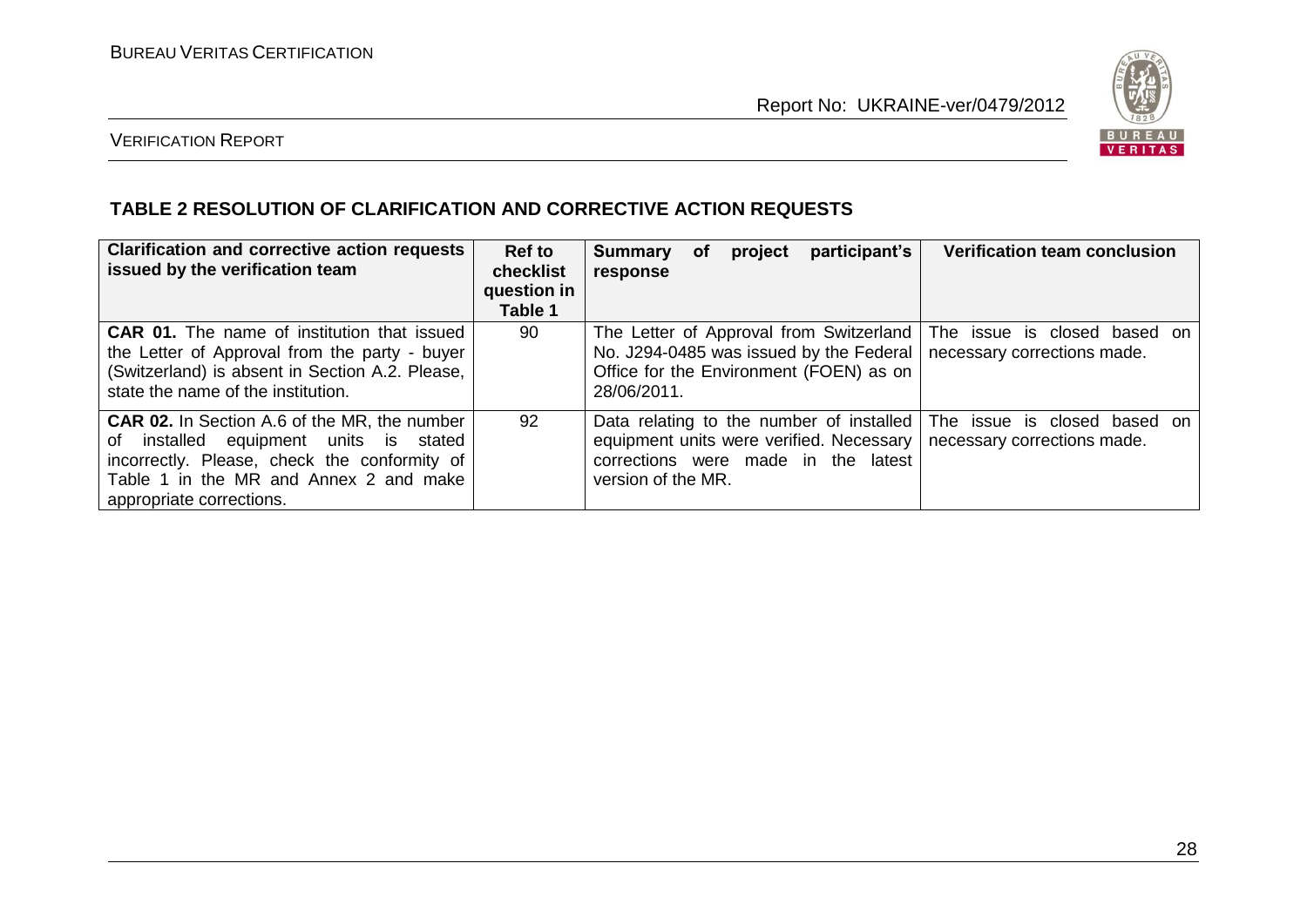

| <b>VERIFICATION REPORT</b>                                                                                                                                                                                                                                                                                                                                                                 | BUREAU<br><b>VERITAS</b> |                                                                                                                                                                                                                                                                                                                                                                                                                                                                                                           |                                                                                             |  |  |
|--------------------------------------------------------------------------------------------------------------------------------------------------------------------------------------------------------------------------------------------------------------------------------------------------------------------------------------------------------------------------------------------|--------------------------|-----------------------------------------------------------------------------------------------------------------------------------------------------------------------------------------------------------------------------------------------------------------------------------------------------------------------------------------------------------------------------------------------------------------------------------------------------------------------------------------------------------|---------------------------------------------------------------------------------------------|--|--|
| <b>CAR 03.</b> In Section A.3. of the MR, the list of<br>activities planned under the project is not<br>Please,<br>comprehensive.<br>provide<br>a<br>comprehensive list of project measures.                                                                                                                                                                                               | 92                       | The list of these measures is provided<br>below:<br>and<br>modernization<br>works<br>implementation of new energy efficient<br>equipment;<br>improvement of the reliability of<br>electricity supply;<br>introduction of automated system<br>of electricity consumption commercial<br>(ASECCA)<br>within<br>accounting<br>the<br>framework of the power supply company,<br>ASECCA of consumers and sub-plants;<br>implementation<br>of<br>a<br><b>PLE</b><br>Program<br>comprehensive<br>of<br>reduction. | The issue is closed based on<br>provision of necessary information<br>in the MR version 02. |  |  |
| <b>CAR 04.</b> In Section A.5.1. of the MR it is stated<br>that the dynamic baseline for this project was<br>chosen according to a specific approach based<br>on the requirements specified in paragraph 9<br>(a) of the Guidance on criteria for baseline<br>setting and monitoring, version 03, while in the<br>final determined version of the PDD the<br>Guidance Version 02 was used. | 94                       | Necessary corrections were made in the<br>latest version of the MR.                                                                                                                                                                                                                                                                                                                                                                                                                                       | Necessary corrections were made<br>in the MR version 02. The issue is<br>closed.            |  |  |
| CAR 05. In Section A.5.2. of the MR, the name<br>of the institution that approves the calculation<br>of electricity process losses in distribution grids<br>of Oblenero (NERC).                                                                                                                                                                                                            | 94                       | The calculation of electricity process<br>losses in distribution grids of Oblenero is<br>accorded with the Ministry of Energy and<br>Coal Industry of Ukraine and approved by<br>National<br>Electricity<br>Regulatory<br>the<br>Commission (NERC).                                                                                                                                                                                                                                                       | The issue is closed based on<br>necessary corrections made.                                 |  |  |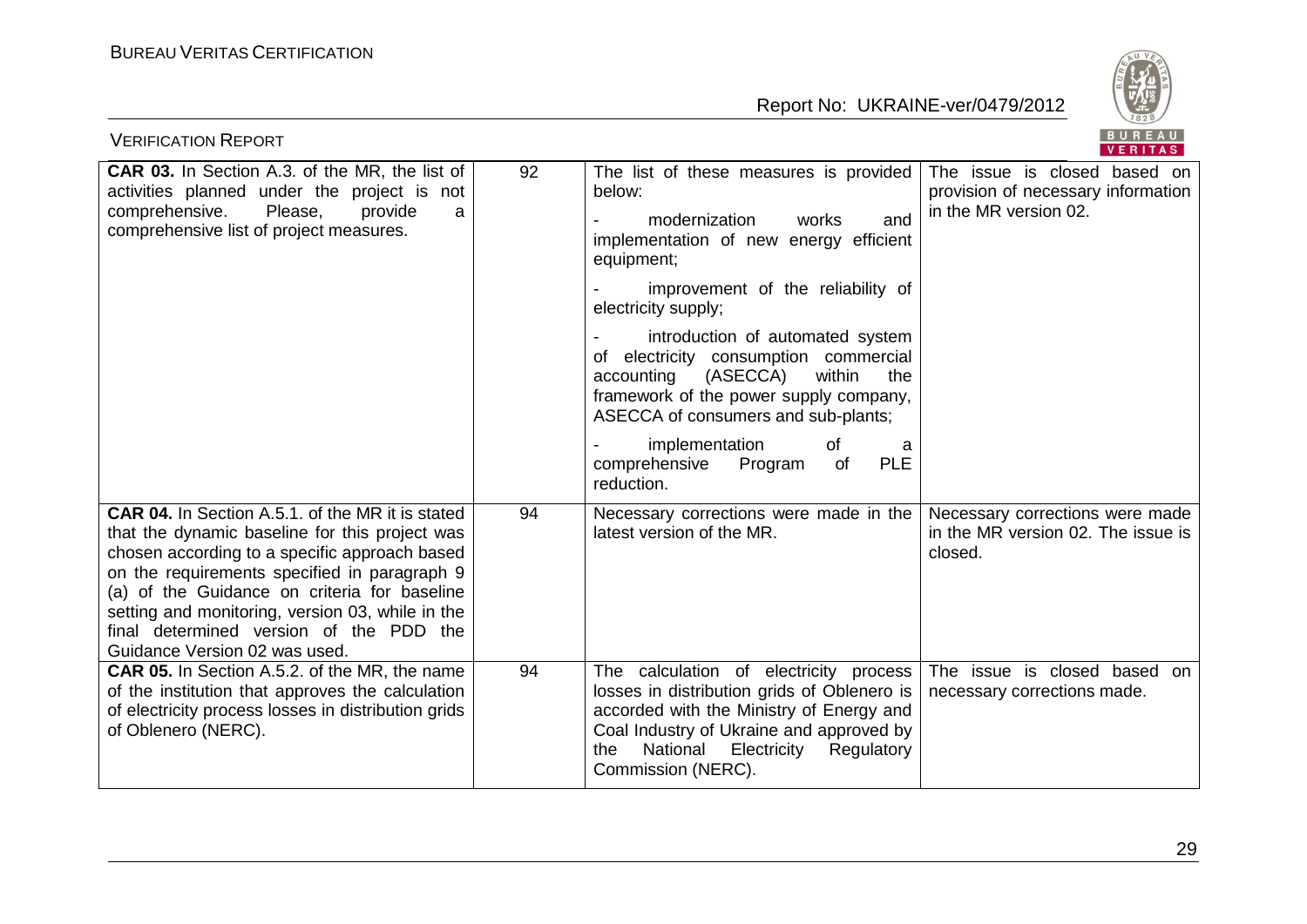

| <b>VERIFICATION REPORT</b>                                                                                                                                                            |        |                                                                                                                                                                                                                                          | BUREAU<br>VERITAS                                                                  |
|---------------------------------------------------------------------------------------------------------------------------------------------------------------------------------------|--------|------------------------------------------------------------------------------------------------------------------------------------------------------------------------------------------------------------------------------------------|------------------------------------------------------------------------------------|
| CAR 06. Please, state GHG baseline and<br>project emissions as well as GHG emission<br>reductions in tones of CO <sub>2</sub> equivalent.                                             | 95(b)  | Necessary corrections were made in the<br>MR version 02.                                                                                                                                                                                 | The issue is closed based on<br>necessary changes made.                            |
| <b>CAR 07.</b> In Table 4 of Section B.2.2. the name<br>of $cos\varphi_{y,tran(3.1),i_1}^P$ parameter doesn't coincide<br>with the name, specified in the description of<br>formulae. | 95(b)  | $cos\varphi_{y,tran(3,1),i_1}^{r}$ - cosine of angle between<br>active and full power in three-winding<br>transformer " $i_1$ " of high voltage.                                                                                         | The issue is closed based<br>on<br>necessary changes made.                         |
| <b>CAR 08.</b> Please, in Section E.4. specify how<br>GHG emission reductions are calculated.                                                                                         | 95(d)  | GHG emission reductions resulting from<br>the project implementation are calculated<br>as the difference between the baseline<br>and the project emissions. Relevant<br>information is presented in Section E.4 of<br>the MR version 02. | is closed<br>The issue<br>based on<br>provision<br>0f<br>necessary<br>information. |
| <b>CAR 09.</b> Please, provide sketchy description of<br>the project management procedures.                                                                                           | 101(a) | Sketchy description of the project<br>management procedures is shown in<br>Figure 7 in Section C.1 of the MR version<br>02.                                                                                                              | The issue is closed<br>based on<br>provision<br>of<br>necessary<br>information.    |
| <b>CAR 10.</b> Please, in the MR provide information<br>on the calibration frequency of measuring<br>equipment that is involved in the monitoring.                                    | 101(a) | Information on the calibration frequency<br>of measuring equipment that is involved<br>in the monitoring is provided in Table 2 of<br>the MR version 2 and in Annex 3.                                                                   | The issue is closed based on<br>information presented in the MR<br>version 02.     |
| <b>CAR 11.</b> Please, provide information<br>on.<br>persons/entities that execute calibration of<br>measuring equipment at the company.                                              | 101(b) | Kherson<br>center for standardization,<br>metrology and certification was involved<br>in calibration of measuring equipment<br>used in the project. Refer to Section C.3.<br>in the latest version of the MR.                            | Information was<br>provided,<br>the<br>issue is closed.                            |